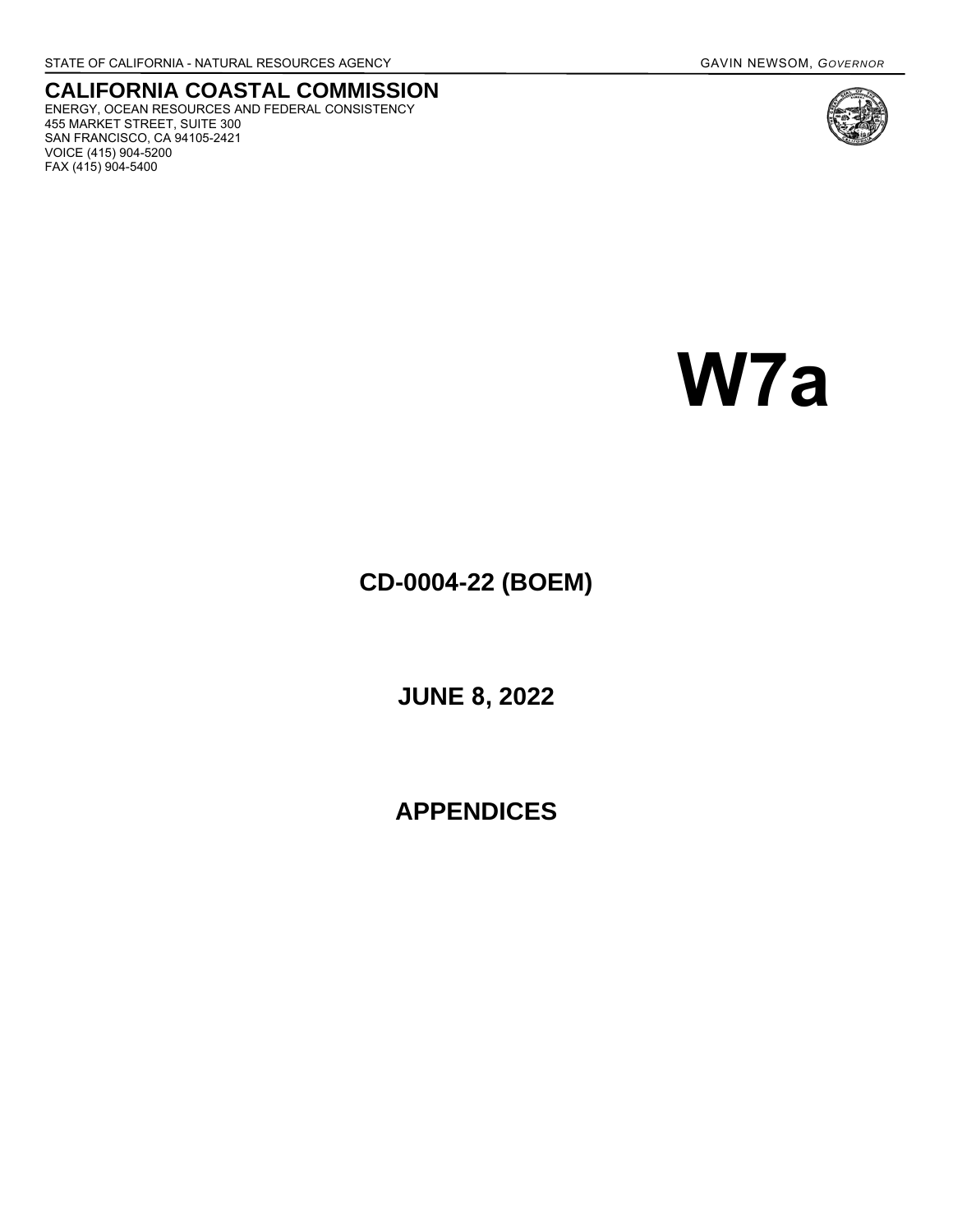# Appendix A: Substantive File Documents

- [BOEM Appendix D: Typical Mitigation Measures for Protected Marine Mammal](https://www.boem.gov/sites/default/files/documents/renewable-energy/state-activities/Appendix-D-Typical-Mitigation-Measures-for-Protected-Marine-Mammal-Species.pdf) **[Species](https://www.boem.gov/sites/default/files/documents/renewable-energy/state-activities/Appendix-D-Typical-Mitigation-Measures-for-Protected-Marine-Mammal-Species.pdf)**
- [BOEM Consistency Determination](https://documents.coastal.ca.gov/assets/upcoming-projects/offshore-wind/BOEMs-Consistency-Determination.pdf)
- [BOEM Draft Environmental Assessment](https://www.boem.gov/sites/default/files/documents/renewable-energy/state-activities/Morro-Bay-WEA-Draft-EA.pdf)
- [BOEM Outreach Summary Report Addendum](https://www.boem.gov/sites/default/files/documents/renewable-energy/state-activities/Offshore-Wind-Outreach-Addendum.pdf)
- [CCC Sea Level Rise Policy Guidance](https://documents.coastal.ca.gov/assets/slr/guidance/2018/0_Full_2018AdoptedSLRGuidanceUpdate.pdf)
- [Final California Commercial Landings](https://wildlife.ca.gov/Fishing/Commercial/Landings#260042586-2019)
- [Fish Business User Guide 2021 \(ca.gov\)](https://nrm.dfg.ca.gov/FileHandler.ashx?DocumentID=165689&inline) (Block data from CDFW)
- [Guidance on the Coast Guard's Roles and Responsibilities for Offshore](https://tethys.pnnl.gov/sites/default/files/publications/USCG-2007.pdf) [Renewable Energy Installations \(OREI\)](https://tethys.pnnl.gov/sites/default/files/publications/USCG-2007.pdf) (pnnl.gov)
- Maxwell [et al., 2022](https://www.researchgate.net/publication/358107242_Potential_impacts_of_floating_wind_turbine_technology_for_marine_species_and_habitats)
- [Upwelling Modeling Study by Integral Consulting](https://www.opc.ca.gov/webmaster/_media_library/2022/02/C0210404_FinalReport_12312021.pdf)
- [Meteorological Conditions Report](https://www.boem.gov/sites/default/files/documents/regions/pacific-ocs-region/renewable-energy/Morro%20Diablo%20Call%20Area%20Met%20Report.pdf) (also attached)
- [US Pacific Coast Seafloor Sediment](https://caoffshorewind.databasin.org/datasets/c9117302f7be44cba2aa0b4182e84dc7/)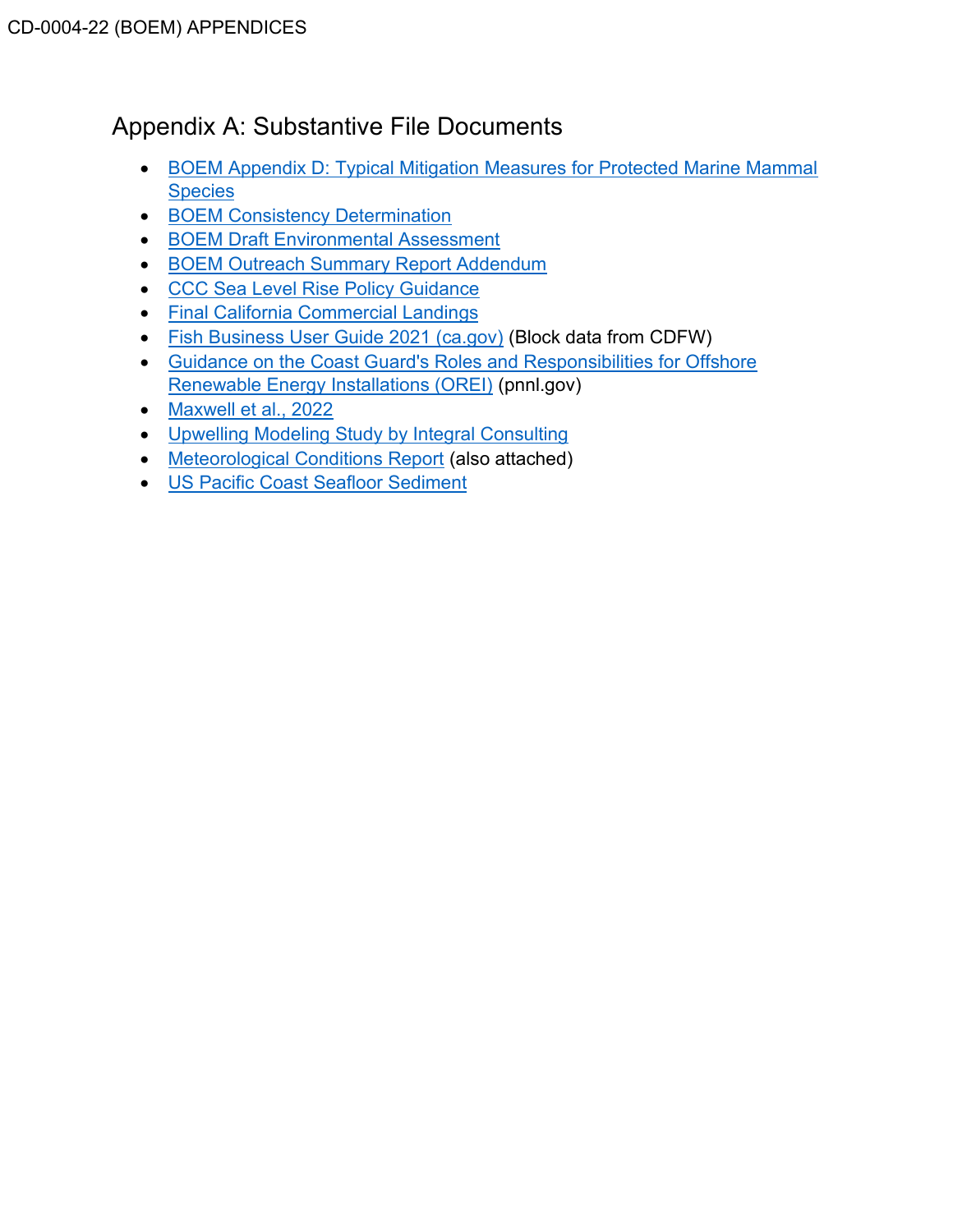# **Meteorological Conditions Report Morro Bay and Diablo Canyon Offshore Wind Energy Call Area**

**PREPARED FOR:**

**Kearns & West** 233 Sansome Street, Suite 400 San Francisco CA 94104

**PREPARED BY: ESS Group, Inc.** 10 Hemingway Drive, 2nd Floor East Providence, Rhode Island 02915

ESS Project No. K136-000

June 26, 2019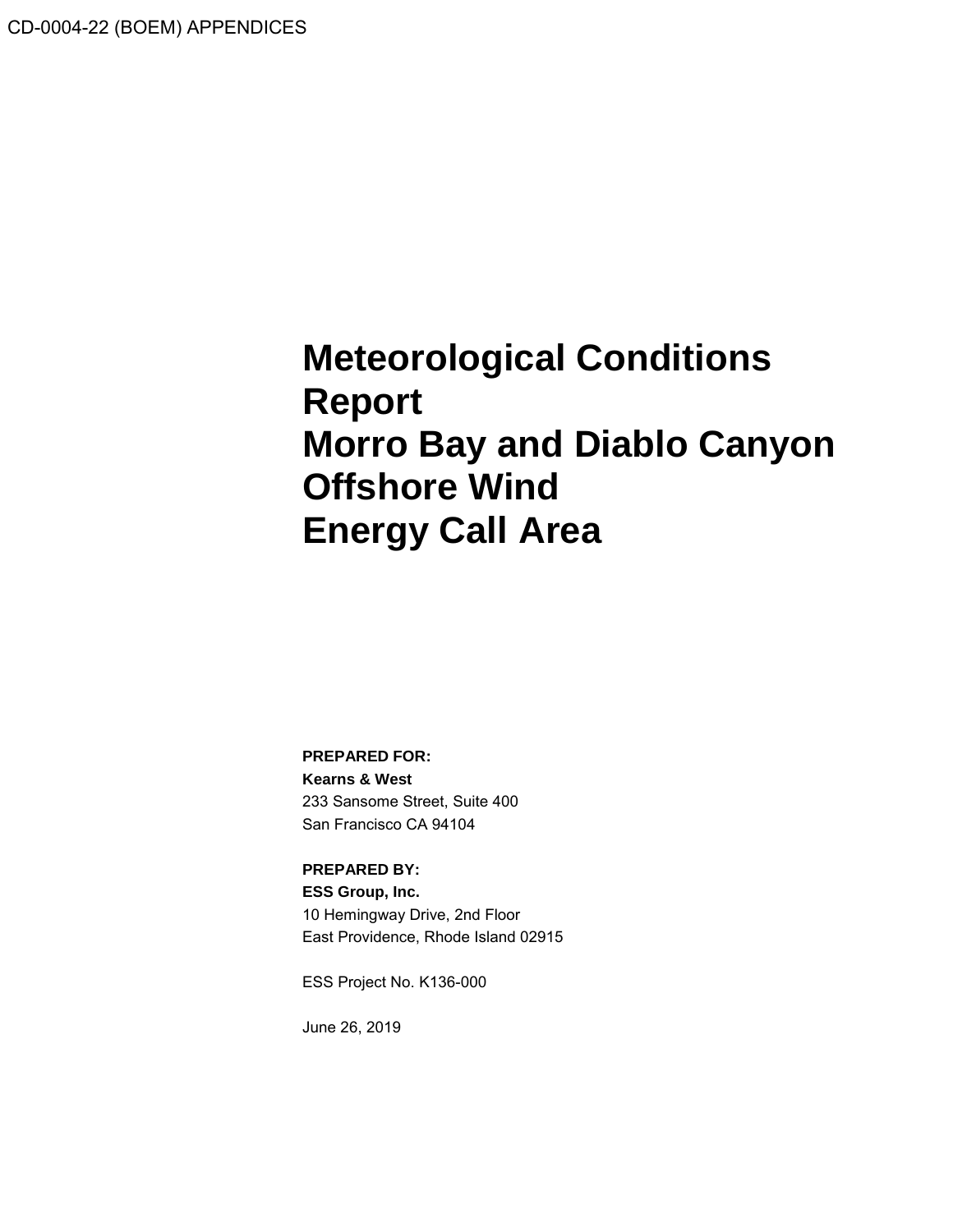CD-0004-22 (BOEM) APPENDICES

#### **Meteorological Conditions Report Morro Bay and Diablo Canyon Offshore Wind Energy Call Area**

*Prepared for:*

**Kearns & West** 233 Sansome Street, Suite 400 San Francisco CA 94104

*Prepared by:*

**ESS Group, Inc.** 10 Hemingway Drive, 2nd Floor East Providence, Rhode Island 02915

June 26, 2019

© 2019 ESS Group, Inc. – This document or any part may not be reproduced or transmitted in any form or by any means, electronic, or mechanical, including photocopying, microfilming, and recording without the express written consent of ESS Group, Inc. All rights reserved.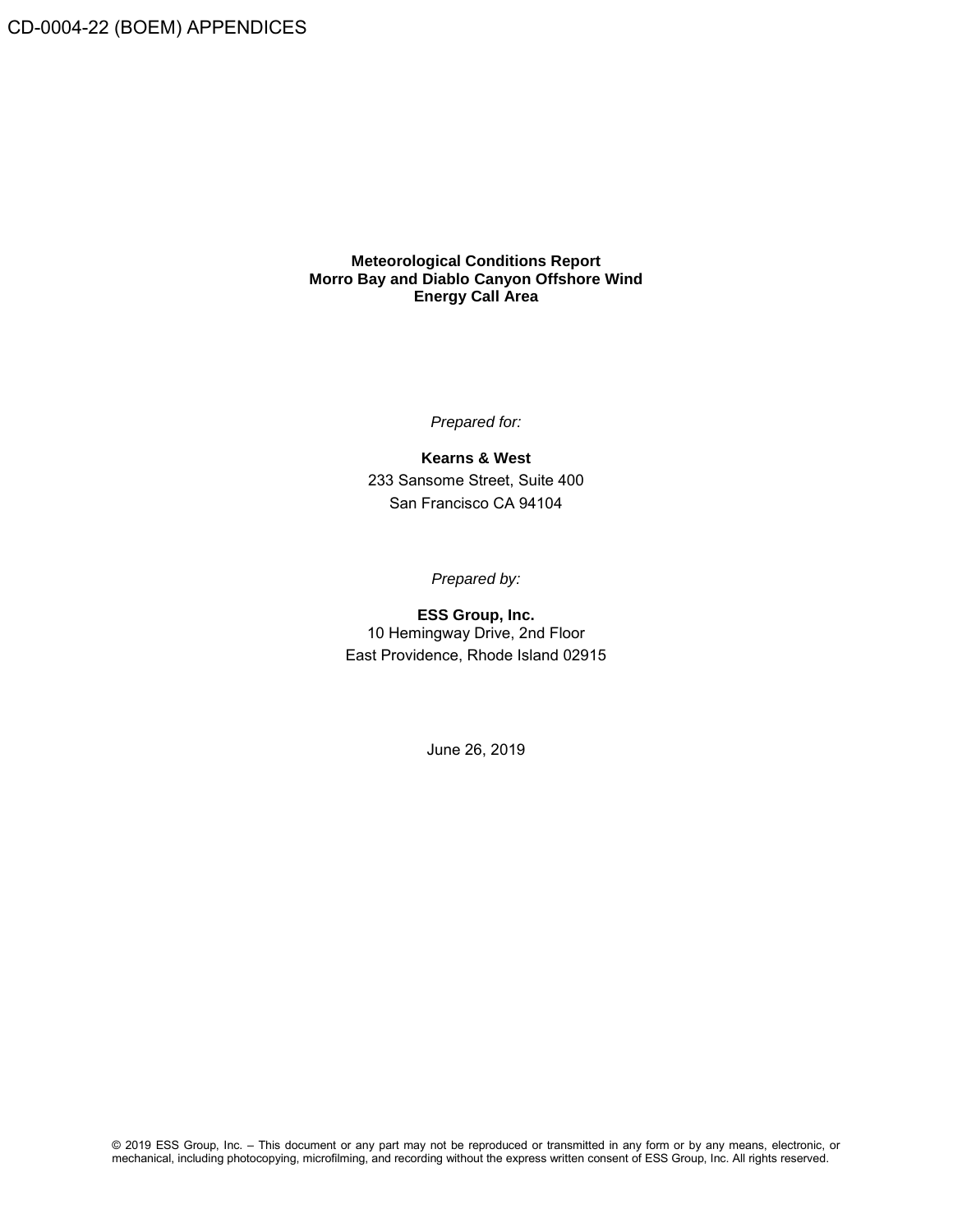### **TABLE OF CONTENTS**

# **SECTION PAGE** EXECUTIVE SUMMARY 1.0 [INTRODUCTION.....................................................................................................................................](#page-5-0) 1 2.0 [DATA COLLECTION...............................................................................................................................](#page-5-1) 1 3.0 [METEOROLOGICAL CONDITIONS AND VISIBILITY ASSESSMENT](#page-6-0) ................................................. 2 3.1 Definition of Data Parameters [..........................................................................................................](#page-6-1) 2 4.0 [METEOROLOGICAL CONDITIONS AND VISIBILITY RESULTS](#page-7-0) ......................................................... 3 4.1 Meteorological Conditions [................................................................................................................](#page-7-1) 3 4.2 [Visibility.............................................................................................................................................](#page-9-0) 5 5.0 EFFECT OF HAZE ON VISIBILITY [........................................................................................................](#page-12-0) 8 **TABLES**

| Table 1 | Summary of Meteorological Conditions |
|---------|--------------------------------------|
| Table 2 | <b>Summary of Visibility</b>         |

### **FIGURES**

Figure 1 Location of Meteorological Measurement Site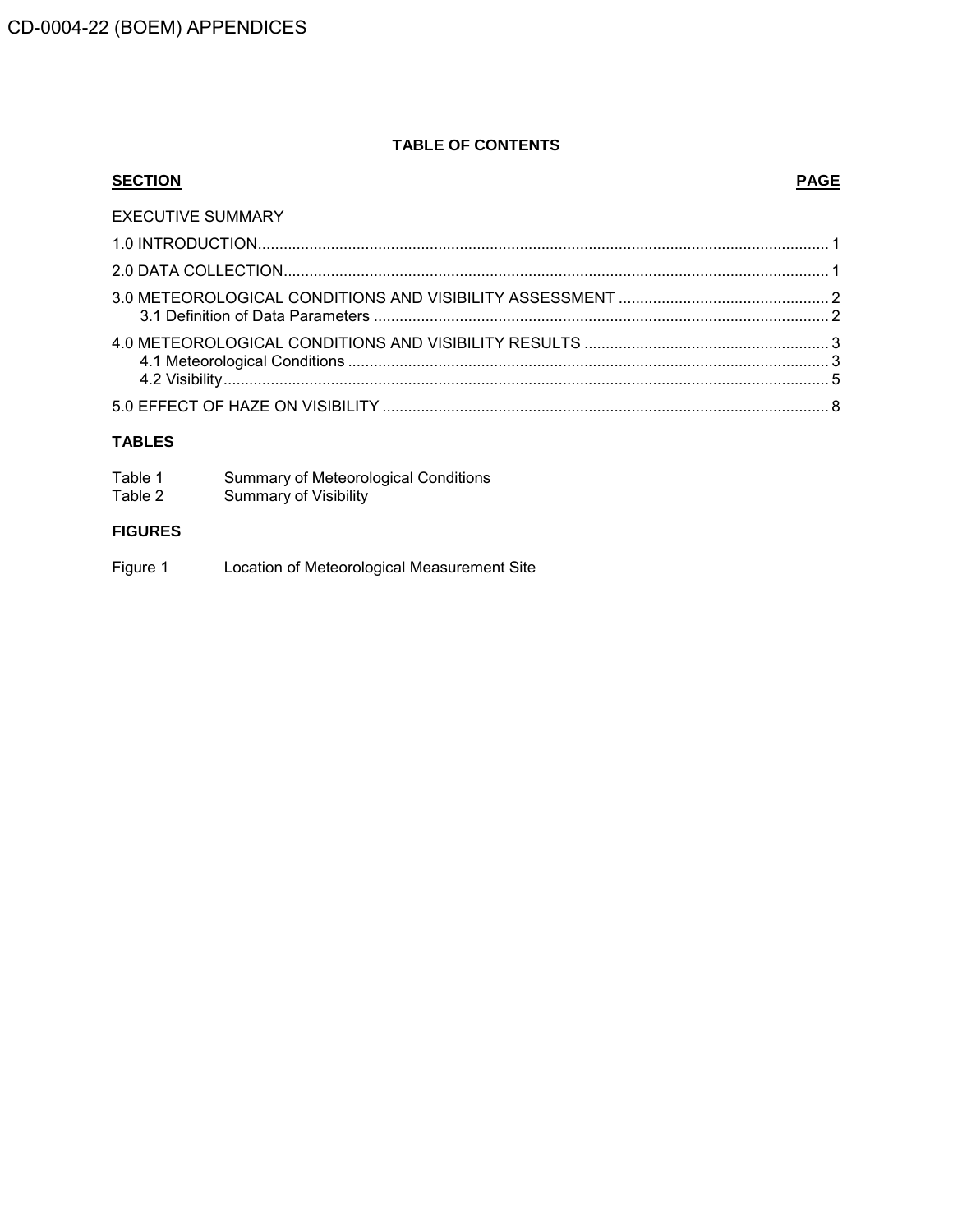#### <span id="page-5-0"></span>**1.0 INTRODUCTION**

This report provides an analysis of the meteorological conditions associated with the Morro Bay and Diablo Canyon Offshore Wind Energy Call Areas, which BOEM is evaluating for possible offshore wind energy leasing. The call area is located off the coast of Central California in the general vicinity of the City of San Luis Obispo. Metrics associated with prevailing meteorology and with visibility that will influence views of the call area. The report will assist in understanding the meteorological conditions experienced in this area and how they may influence the visibility of a wind energy project. The analysis used existing meteorological information from a measurement site within the area where the call area is located. Data for visibility at the measurement site is reported to a distance of up to 10 nautical miles (nm) and therefore, visibility beyond 10 nm was calculated as described further below.

#### <span id="page-5-1"></span>**2.0 DATA COLLECTION**

The meteorological assessment utilized hourly meteorological surface data collected at National Weather Service (NWS) measurement site located at the San Luis County Regional Airport in San Luis Obispo, California (Figure 1) over the 10-year period of January 1, 2009–December 31, 2018. Surface observations for the site were obtained from the National Climatic Data Center (now referred to as National Center for Environmental Information).

The hourly observations in the data sets include wind speed, wind direction, cloud cover, cloud ceiling height, visibility, weather codes denoting precipitation, ambient, dew point temperatures, and precipitation amounts.



**Figure 1: Location of Meteorological Measurement Site**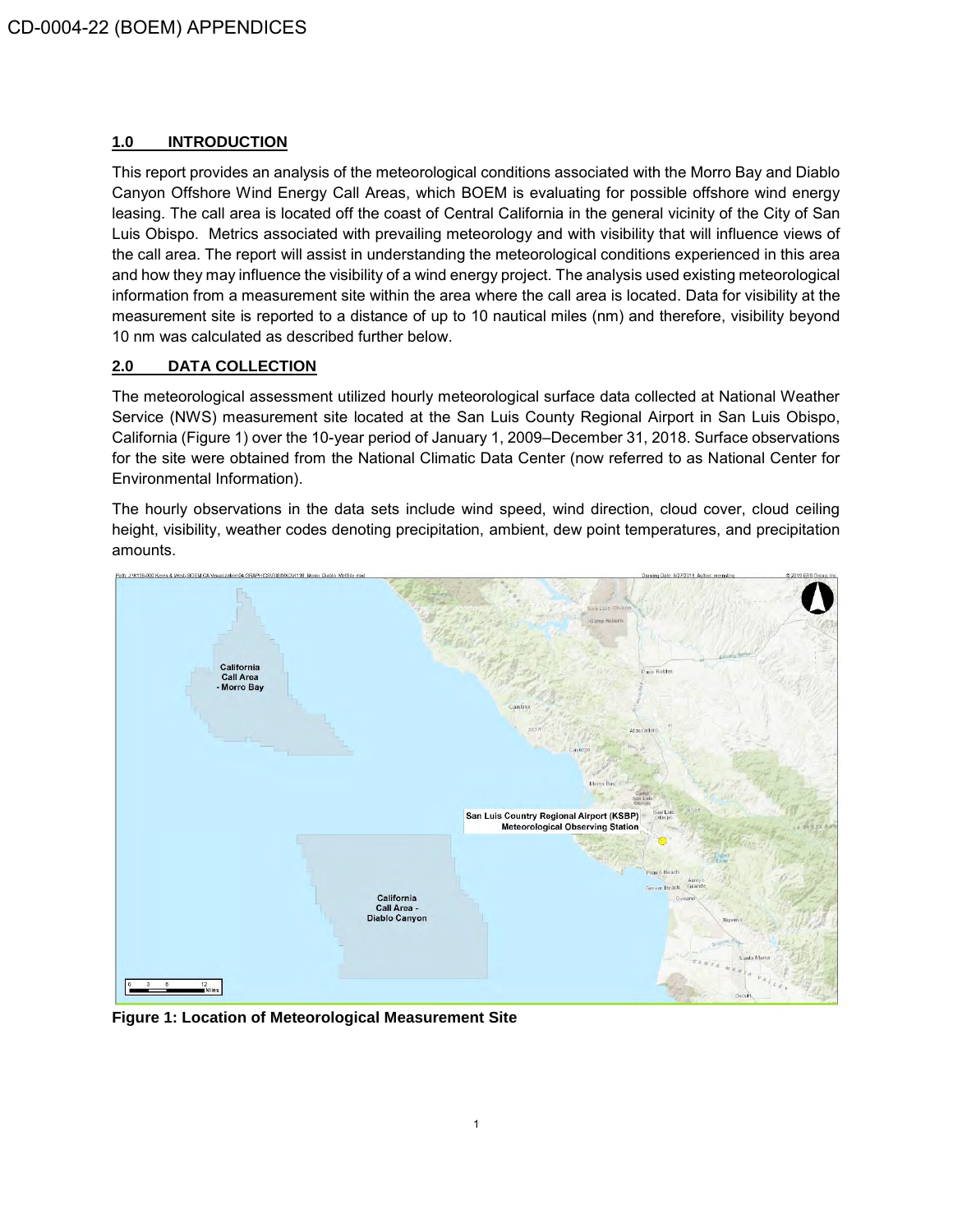#### <span id="page-6-0"></span>**3.0 METEOROLOGICAL CONDITIONS AND VISIBILITY ASSESSMENT**

Hourly surface observations were evaluated to determine the following meteorological conditions and visibility.

Meteorological Condition

- Average number of days when it is clear, cloudy, foggy, rainy and hazy during daylight hours in each of the four seasons,
- Average number of days when it is clear, cloudy, foggy, rainy and hazy for 50% of the daylight hours in each of the four seasons,
- Average percent of daylight hours when it is clear, cloudy, foggy, rainy and hazy in each of the four seasons, and
- Average percent of nighttime hours when it is clear, cloudy, foggy, rainy and hazy in each of the four seasons (i.e. the average conditions for nighttime during each of the seasons).

Visibility

- The average number of days that there is visibility to 10 nm, 20 nm and 30 nm.
- The average number of days that have visibility to 10 nm, 20nm and 30nm for at least 50% of the day in each of the four seasons.
- The average number of days that there is visibility to 10 nm, 20nm and 30nm for at least 75% of the day in each of the four seasons.
- The average distance that visibility is reduced (from clear conditions) on each day that haze is reported in each of the 4 seasons.
- <span id="page-6-1"></span>• The average visibility distance in each of the four seasons.

#### **3.1 Definition of Data Parameters**

Since the analysis covers daylight and nighttime conditions, it was important to define what constitutes daylight, as it changes in duration over the year. Sunrise, sunset and civil twilight times were obtained from timeanddate.com. Civil twilight is period where there is sufficient light to start, or continue, outdoor activities without lighting. This corresponds to civil dusk, when the sun is 6 degrees, or less, below the horizon.

NWS stations provide excellent data capture; however, it is not 100% complete and missing data periods do occur. Only daylight and nighttime periods with data capture at or better than 50% for the 24-hour data period were included in the analysis, avoiding possible biases in considering periods of a few hours.

The data was evaluated for clear, cloudy, rainy, foggy and hazy conditions during daylight and nighttime hours based upon the following criteria:

- Clear conditions were defined as having an unlimited cloud ceiling height. Unlimited ceiling heights are associated with clear and scattered sky cover (up to 50% of the sky).
- Cloudy conditions were defined as broken or overcast sky cover, greater than 50% of the sky.
- Rainy conditions were defined as any "trace" or measurable precipitation (rain, snow, sleet, etc.) amount. The Integrated Surface Database (ISD) data set includes weather codes that define the type and intensity of different weather conditions. Examples of the codes are RA (rain), SN (snow), FZRA (freezing rain). A complete code list can be found in "Integrated Surface Database (ISD) Documentation" (ncdc.noaa.gov).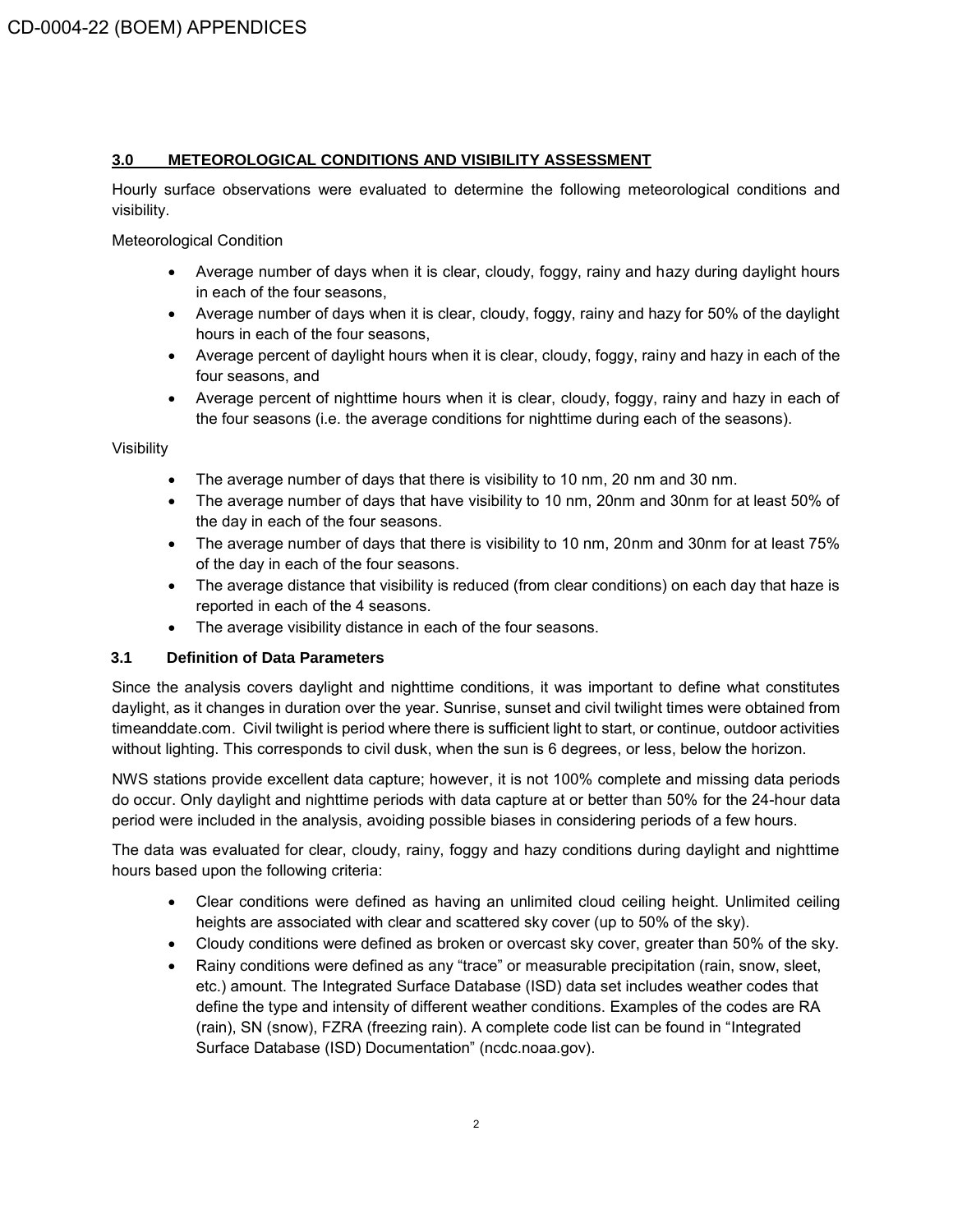• Foggy and hazy conditions are defined only by weather codes. Fog has a weather code of FG. Haze has a weather code of HZ.

Each individual daylight period was characterized as being clear, cloudy, rainy, foggy or hazy. When examining the five meteorological conditions, it is possible to have multiple conditions occurring concurrently. For example, haze can occur when it is sunny. Fog and rain occur when it is cloudy or there can be light rain during fog events. In order to avoid 'double counting' any of the conditions and maintaining a 100% count, conditions were assigned based on the following:

- 1. An hour is either clear or cloudy.
- 2. If clear or cloudy conditions occur for 50% or more of the daylight hours, assign the day based on visibility restriction.
- 3. Clear conditions are based on unlimited ceiling height and can include haze. A day was counted as hazy before being counted as sunny.
- 4. Cloudy conditions are based on limited ceiling height and can also include rain and fog. The day classification order was foggy, rainy and finally cloudy.
- 5. If clear and cloudy conditions each account for 50% of the daylight hour, the clear condition (sunny, hazy) was assigned 0.5 day as was the cloudy condition (fog, rain, cloud).

This prioritization was also used for evaluating individual hours.

Seasons were defined as follows:

- Winter = December 22–March 21
- Spring = March 22-June 21
- Summer = June 22–September 21
- <span id="page-7-0"></span>• Autumn = September 22–December 21

#### **4.0 METEOROLOGICAL CONDITIONS AND VISIBILITY RESULTS**

#### <span id="page-7-1"></span>**4.1 Meteorological Conditions**

Table 1 presents representative seasonal and annual meteorological conditions observed at the San Luis County Regional Airport and the frequency of occurrence and distribution of clear, foggy, rainy, hazy and cloudy conditions. The data has been rounded to a whole day value. The topmost data group presents the average number of days per season/year that each of the five conditions was observed to occur at least for one hour during the daylight period. These numbers are independent of each other and should not be summed as multiple tallies could occur in any single daylight period. For example, clouds and fog could occur in the early morning giving way to clear skies later in the morning. A thunderstorm could occur in the late afternoon. In that case, clear, cloudy, rainy and foggy conditions would all occur for at least one hour.

The second data grouping characterizes days where each day is clear, cloudy, rainy, foggy or hazy and only a single tally is made for any daylight period. This characterization is based on which of the five meteorological conditions occur for at least 50% of the hours in the daylight period. These numbers can be summed to equal to the number of valid daylight periods occurring during the year.

The third data group presents the distribution of the five meteorological conditions during daylight hours as a percentage. Each hour is characterized as clear, foggy, rainy, hazy or cloudy. The percentages of the five meteorological conditions can be summed to equal 100%.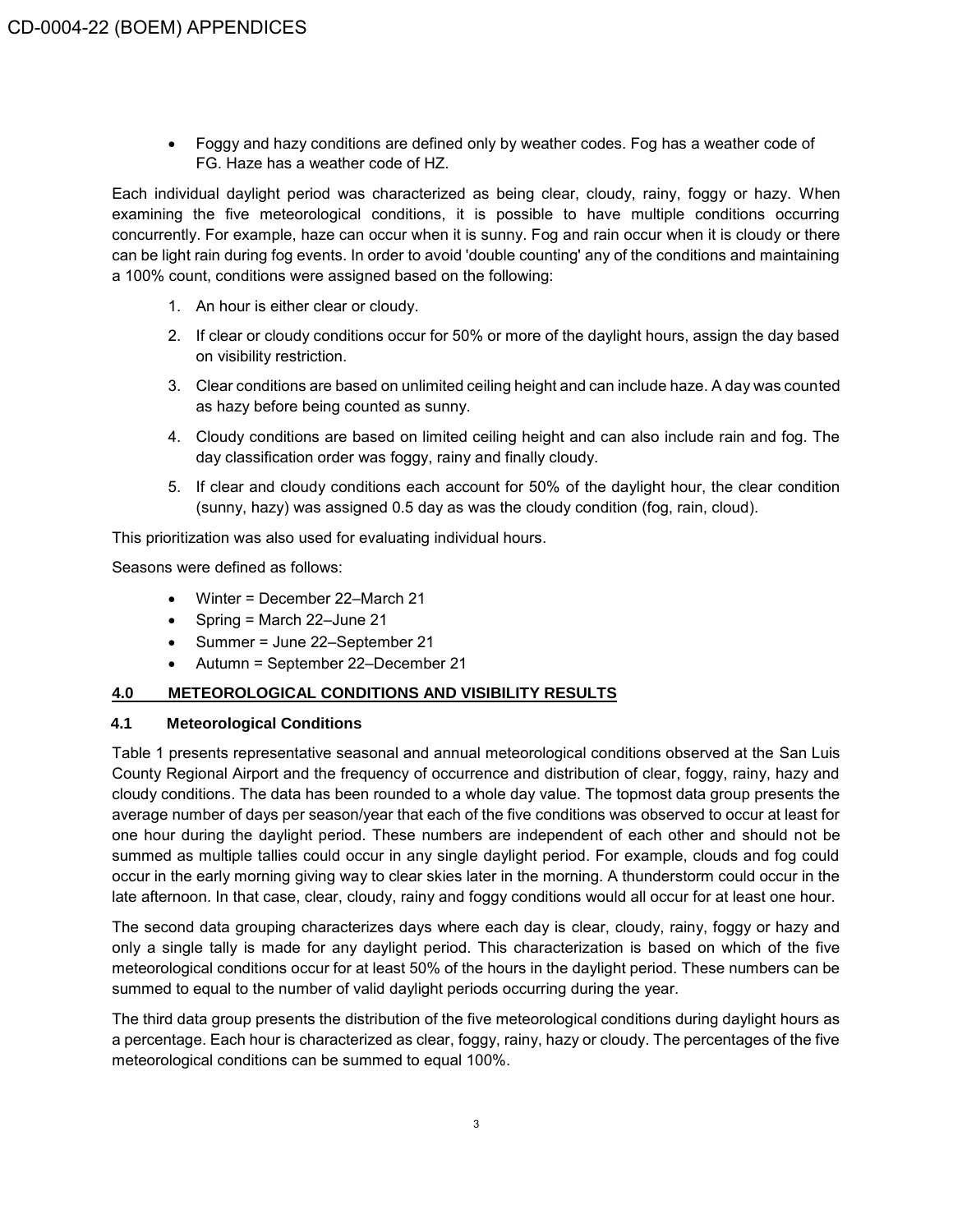The fourth data group presents the distribution of the five meteorological conditions during nighttime hours as a percentage. Each hour is characterized as clear, foggy, rainy, hazy or cloudy. The percentages of the five meteorological conditions can be summed to equal 100%.

| <b>Laule</b> L<br><b>Summary or meteorological Conditions</b> |                                                |                |                                                   |                |        |  |  |
|---------------------------------------------------------------|------------------------------------------------|----------------|---------------------------------------------------|----------------|--------|--|--|
|                                                               | Winter                                         | <b>Spring</b>  | <b>Summer</b>                                     | Autumn         | Annual |  |  |
|                                                               | Days/Year with 1 or More Daylight Observations |                |                                                   |                |        |  |  |
| Clear                                                         | 79                                             | 85             | 86                                                | 80             | 331    |  |  |
| Foggy                                                         | 11                                             | 9              | 9                                                 | 14             | 40     |  |  |
| Rainy                                                         | 18                                             | 8              | 2                                                 | 10             | 38     |  |  |
| Hazy                                                          | $\overline{2}$                                 | 4              | 7                                                 | 2              | 16     |  |  |
| Cloudy                                                        | 49                                             | 64             | 76                                                | 49             | 237    |  |  |
|                                                               |                                                |                | Days/Year with 50% or More Daylight Observations  |                |        |  |  |
| Clear                                                         | 60                                             | 52             | 41                                                | 61             | 214    |  |  |
| Foggy                                                         | $\overline{2}$                                 | $<$ 1          | $<$ 1                                             | 3              | 5      |  |  |
| Rainy                                                         | 6                                              | $<$ 1          | $<$ 1                                             | $\overline{2}$ | 9      |  |  |
| Hazy                                                          | < 1                                            | $<$ 1          | $<$ 1                                             | $<$ 1          | <1     |  |  |
| Cloudy                                                        | 22                                             | 36             | 36                                                | 20             | 125    |  |  |
|                                                               |                                                |                | Distribution of Hourly Daylight Observations (%)  |                |        |  |  |
| Clear                                                         | 66                                             | 57             | 50                                                | 65             | 59     |  |  |
| Foggy                                                         | 3                                              | 2              |                                                   | $\overline{4}$ | 3      |  |  |
| Rainy                                                         | 6                                              | $\overline{c}$ | $\overline{2}$                                    | $\overline{c}$ | 3      |  |  |
| Hazy                                                          | <1                                             | $<$ 1          |                                                   | $<$ 1          | < 1    |  |  |
| Cloudy                                                        | 25                                             | 38             | 46                                                | 28             | 35     |  |  |
|                                                               |                                                |                | Distribution of Hourly Nighttime Observations (%) |                |        |  |  |
| Clear                                                         | 70                                             | 78             | 86                                                | 78             | 77     |  |  |
| Foggy                                                         | $<$ 1                                          | $<$ 1          | $<$ 1                                             | $<$ 1          | $<$ 1  |  |  |
| Rainy                                                         | $\overline{5}$                                 | $\overline{2}$ |                                                   | 3              | 3      |  |  |
| Hazy                                                          | <1                                             | $<$ 1          | $<$ 1                                             | $<$ 1          | $<$ 1  |  |  |
| Cloudy                                                        | 25                                             | 20             | 12                                                | 18             | 19     |  |  |

| Table 1<br><b>Summary of Meteorological Conditions</b> |  |
|--------------------------------------------------------|--|
|--------------------------------------------------------|--|

Clear conditions occur at least one hour during daylight 331 days per year with seasonal values ranging from 79 days during winter to 86 days during summer. Cloudy conditions occur 237 days per year, with seasonal values ranging from 49 days in autumn and winter to 76 days in summer. Fog occurred 40 days per year. Seasonal values range from 9 days in spring and summer to 18 days in winter. Rain, without associated fog, occurred 38 days per year. Seasonal values range from 2 days in summer to 18 days in winter. Haze occurred about 16 days per year, ranging from 2 days in winter and spring to 9 days in autumn.

Days were characterized as clear, cloudy, foggy, rainy or hazy based on an occurrence of the meteorological condition 50% or more of daylight hours. Clear days occurred 214 days per year, with seasonal values ranging from 41 days in summer to 61 days in autumn. Cloudy days occurred 125 days per year, ranging from 20 days in autumn to 46 days in summer. Foggy days occurred 5 days per year, with seasonal values ranging from less than one day in the spring and summer to 3 days in autumn. Rainy days occurred 9 days per year, ranging from less than one day in spring and summer to 9 days in winter. Haze occurred less than one day both annually and seasonally.

Clear conditions occurred 59% of the daylight hours over the course of the year, with seasonal values ranging from 57% in summer to 66% in winter. Fog occurred 3% of the time, with seasonal values ranging from 1% in summer to 3% in autumn. Rain, without associated fog, occurred 3% of the time, with seasonal values ranging from 2% in spring, summer and autumn to 6% in winter. Cloudy conditions, without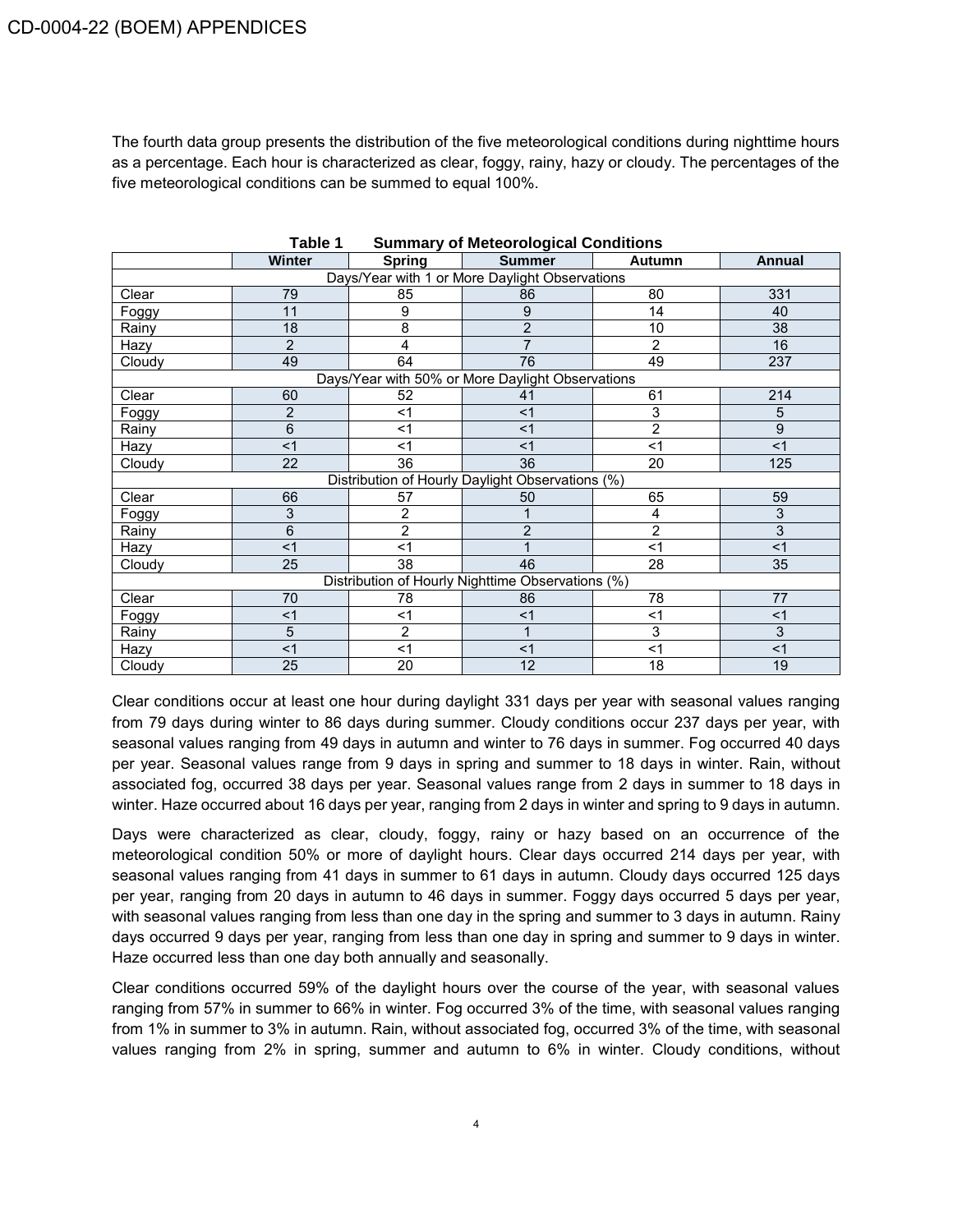associated fog or rain, occurred 35% of the time, with seasonal values ranging from 25% in winter to 46% in summer. Haze occurred 1% of the time with seasonal values ranging from less than 1% in winter, spring and autumn to 1% in summer.

Clear conditions occurred 77% of the nighttime hours over the course of the year, with seasonal values ranging from 70% in winter to 86% in summer. Fog occurred less than 1% of the time, north annually and seasonally. Rain, without associated fog, occurred 3% of the time, with seasonal values ranging from 1% in summer to 5% in winter. Cloudy conditions, without associated fog or rain, occurred 19% of the time, with seasonal values ranging from 12% in summer to 25% in autumn. Haze occurred less than 1% of the time both annually and seasonally

#### <span id="page-9-0"></span>**4.2 Visibility**

Visibility observations in the NWS surface data are limited to a maximum of 10 statute miles and therefore in order to evaluate visibility at the 20 nm and 30 nm distances, a methodology was developed using the observed visibility (out to 10 statute miles) and a relational algorithm. The algorithm was developed by Egan Environmental and has been used in other analysis and calculates the visibility distance based on relative humidity.

Hourly surface observations from San Luis County do not include calculated relative humidity values. Relative humidity is calculated from ambient and dew point temperatures, which were also included in the data record. Relative humidity is calculated from the following equation:

$$
RH = 100 * ((112 - 0.1 * TA + DP) / (112 + 0.9 * TA)) \text{'}8
$$

Where,

RH = relative humidity TA = ambient temperature  $(^{\circ}C)$  $DP =$  dew point temperature ( $°C$ )

As previously stated, relative humidity values are not provided in the data record. These values are calculated using the temperature observations. There were some missing relative humidity values, however, in every case, this appears to be because there was insufficient temperature data to perform the relative humidity calculation.

The visible distance algorithm was developed from a regression analysis of Martha's Vineyard visibility and relative humidity observations<sup>1</sup>. Visibility distance was calculated as:

 $VIS = 69.9 - 0.742 * RH$ 

Where,

VIS = visibility distance (statute miles)

The calculated statue miles were then converted to nautical miles by applying a factor of 0.86839.

Visibility calculations were performed for each hour with a valid relative humidity. The calculated distance was compared to the observed distance to determine which value to carry forward in the analysis.

<sup>1</sup> The algorithm was developed under work conducted by ESS for BOEM and reported in "Visualization Simulations for Offshore Massachusetts and Rhode Island Wind Energy Area Meteorological Report" under Task Order M13PD00044, January 15, 2014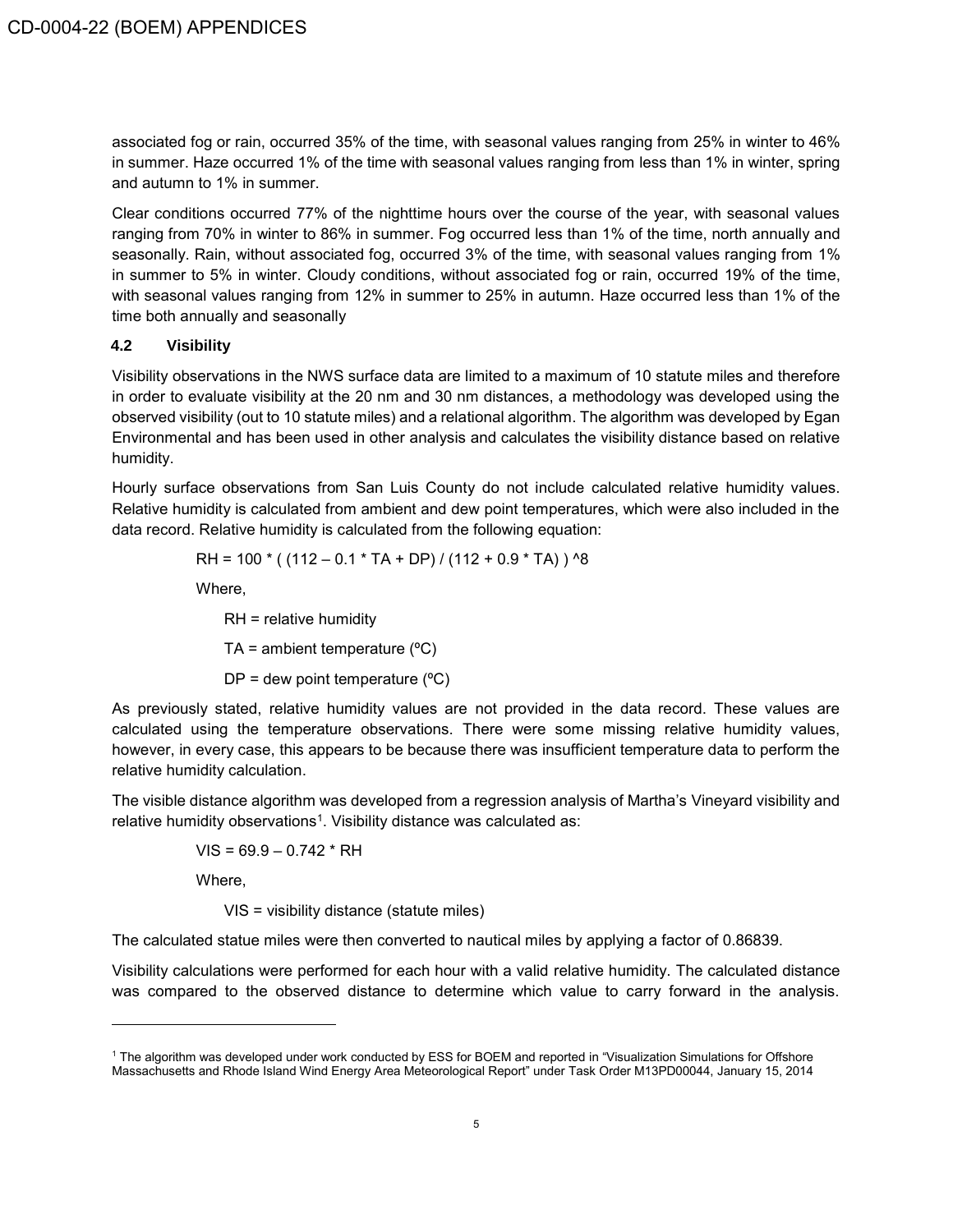Observations up to 10 statute miles used the observed value. Observations at 10 statute miles used the greater of the observed or calculated values.

As mentioned above, there can be occurrences of multiple weather conditions within the same hour. Throughout all four seasons, there were reports of fog occurring within the same hour as a 10-mile visibility observation. Hours when these conditions occurred were not considered in the visibility analysis.

The following table presents representative estimated visibility distances and the frequency of occurrence of visibility greater than 10, 20 and 30 nautical miles, along with the average visibility for clear, foggy, rainy, hazy and cloudy conditions. The topmost data group presents the average number of days per season/year that there was at least one hour when visibility was at least 10, 20 and 30 nautical miles during a daylight period. The count for the 20 and 30 nm entries are also contained in the 10 nm entry. The count for the 30 nm entry is also contained in the 20 nm count.

The second and third data groups present the number of days per season/year that visibility exceeded 10, 20 and 30 nautical miles at least 50% and 75% of the daylight hours. As is the case with the topmost data group, the 20 nm and 30 nm values are subsets of the 10 nm values. The 30 nm values are subsets of the 20 nm values.

The last two data groups present the average seasonal and annual visibility distance for clear, foggy, rainy, hazy and cloudy conditions for daylight and nighttime hours. The annual and seasonal averages were determined by taking a weighted average of the five meteorological conditions.

Observations up to 10 statute miles used the observed value and observations reported as 10-statute mile in the data used the greater of the observed or calculated values, resulting in a conservative estimate of visibility. Table 2 presents a summary of the visibility results.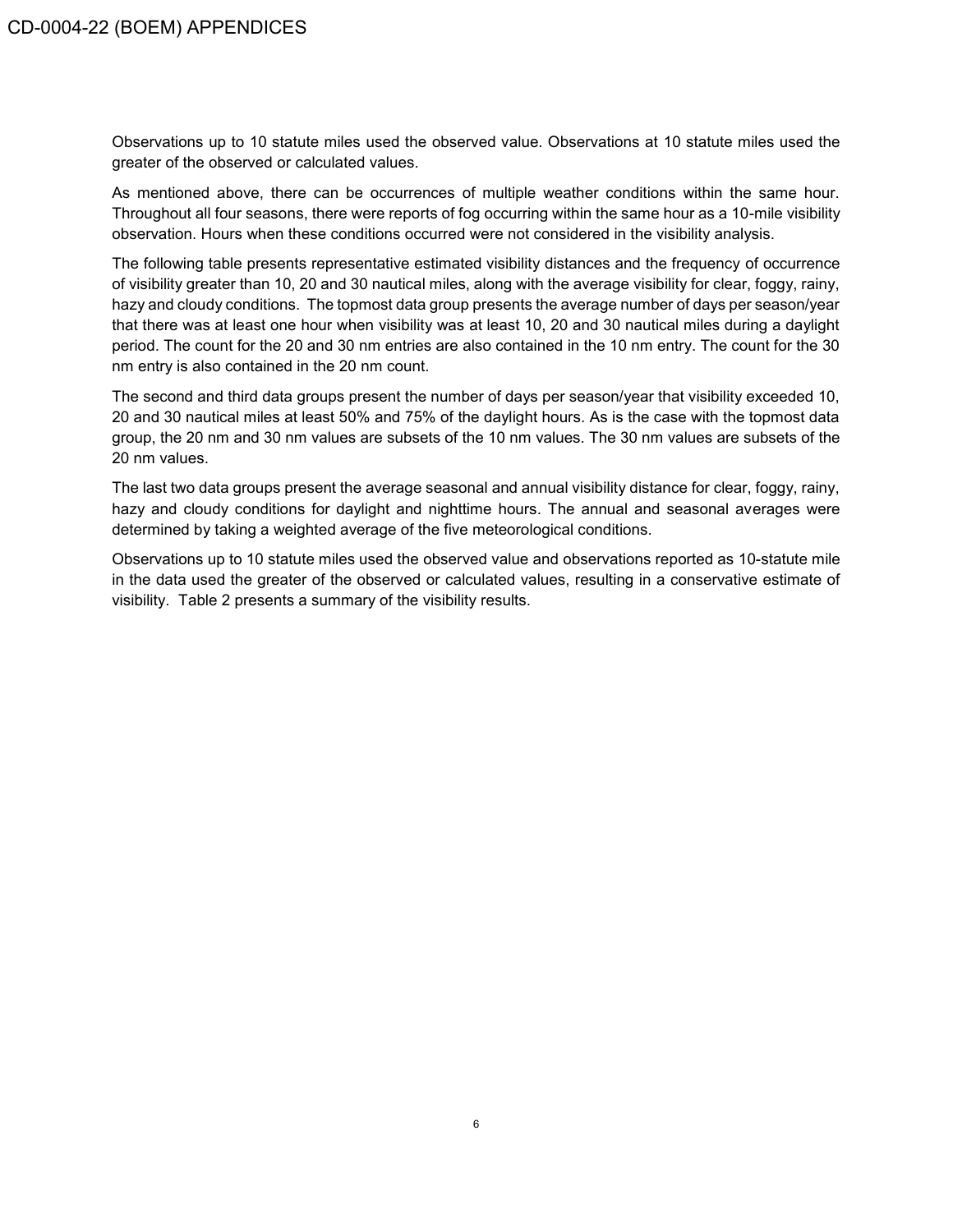|                                                | Winter         | <b>Spring</b>   | <b>Summer</b>                                    | Autumn | Annual         |  |
|------------------------------------------------|----------------|-----------------|--------------------------------------------------|--------|----------------|--|
| Days/Year with 1 or More Daylight Observations |                |                 |                                                  |        |                |  |
| $10 \text{ nm}$                                | 70             | 89              | 88                                               | 70     | 317            |  |
| 20 nm                                          | 42             | 76              | 74                                               | 49     | 249            |  |
| 30 nm                                          | 21             | 36              | 29                                               | 28     | 114            |  |
|                                                |                |                 | Days/Year with 50% or More Daylight Observations |        |                |  |
| $10 \text{ nm}$                                | 33             | 27              | 12                                               | 36     | 108            |  |
| 20 nm                                          | 14             | 7               | 3                                                | 17     | 41             |  |
| 30 nm                                          | 4              | $\overline{2}$  | $<$ 1                                            | 8      | 15             |  |
|                                                |                |                 | Days/Year with 75% or More Daylight Observations |        |                |  |
| 10 nm                                          | 25             | 16              |                                                  | 28     | 76             |  |
| $20 \text{ nm}$                                | 9              | 4               |                                                  | 13     | 28             |  |
| 30 nm                                          | $\overline{2}$ | 4               | $<$ 1                                            | 6      | 10             |  |
|                                                |                |                 | Average Daylight Visibility (nm)                 |        |                |  |
| Clear                                          | 15             | 17              | 15                                               | 18     | 16             |  |
| Foggy                                          | $<$ 1          | <1              | $<$ 1                                            | $<$ 1  | $<$ 1          |  |
| Rainy                                          | 5              | 6               | 5                                                | 5      | 5              |  |
| Hazy                                           | 8              | 4               | 5                                                | 7      | 5              |  |
| Cloudy                                         | 10             | 9               | 8                                                | 9      | 9              |  |
| Average                                        | 13             | $\overline{13}$ | 11                                               | 14     | 13             |  |
| Average Nighttime Visibility (nm)              |                |                 |                                                  |        |                |  |
| Clear                                          | 25             | 23              | 23                                               | 27     | 25             |  |
| Foggy                                          |                | <b>NA</b>       | <b>NA</b>                                        | $<$ 1  | <1             |  |
| Rainy                                          | 6              | 7               | 14                                               | 5      | $6\phantom{1}$ |  |
| Hazy                                           | 8              | 5               | 10                                               | 12     | 10             |  |
| Cloudy                                         | 16             | 16              | 17                                               | 16     | 16             |  |
| Average                                        | 22             | 21              | 22                                               | 24     | 22             |  |

#### **Table 2Summary of Visibility**

NA - Due to fog occurring within the same hour as a 10-mile visibility as described in text above.

Visibility of at least 10 nm occurred for at least one hour during daylight 317 days per year, with seasonal values ranging from 70 days during winter and autumn to 89 days during spring. Visibility to 20 nm occurred 249 days per year, with seasonal values ranging from 42 days in winter to 76 days in spring. Visibility extended to 30 nm 114 days per year. Seasonal values range from 21 days in winter to 36 days in spring. Visibility extended to 10 nm for 50% or more of the daylight hours 108 days per year, with seasonal values ranging from 12 days in summer to 36 days in autumn. Visibility to 20 nm occurred 41 days per year, ranging from 3 days in summer to 17 days in autumn. Visibility to 30 nm occurred 15 days per year. Seasonal values ranged from less than one day in summer to 8 days in autumn.

Visibility extends to 10 nm for 75% or more of the daylight hours 76 days per year, with seasonal values ranging from 7 days in summer to 28 days in autumn. Visibility to 20 nm occurred 28 days per year, ranging from 1 day in summer to 13 days in autumn. Visibility to 30 nm occurred 10 days per year. Seasonal values ranged from less than one day in summer to 6 days in autumn.

The average daylight visibility for clear conditions was 16 nm, with seasonal values ranging from 15 nm in winter and summer to 18 nm in autumn. Cloudy conditions reduce the average visibility to 9 miles, ranging from 8 nm in summer to 10 nm in winter and autumn. Rainy, hazy and foggy conditions have an average visibility of 5, 5, and <1 nm, respectively. These visibilities are consistent through the year. The average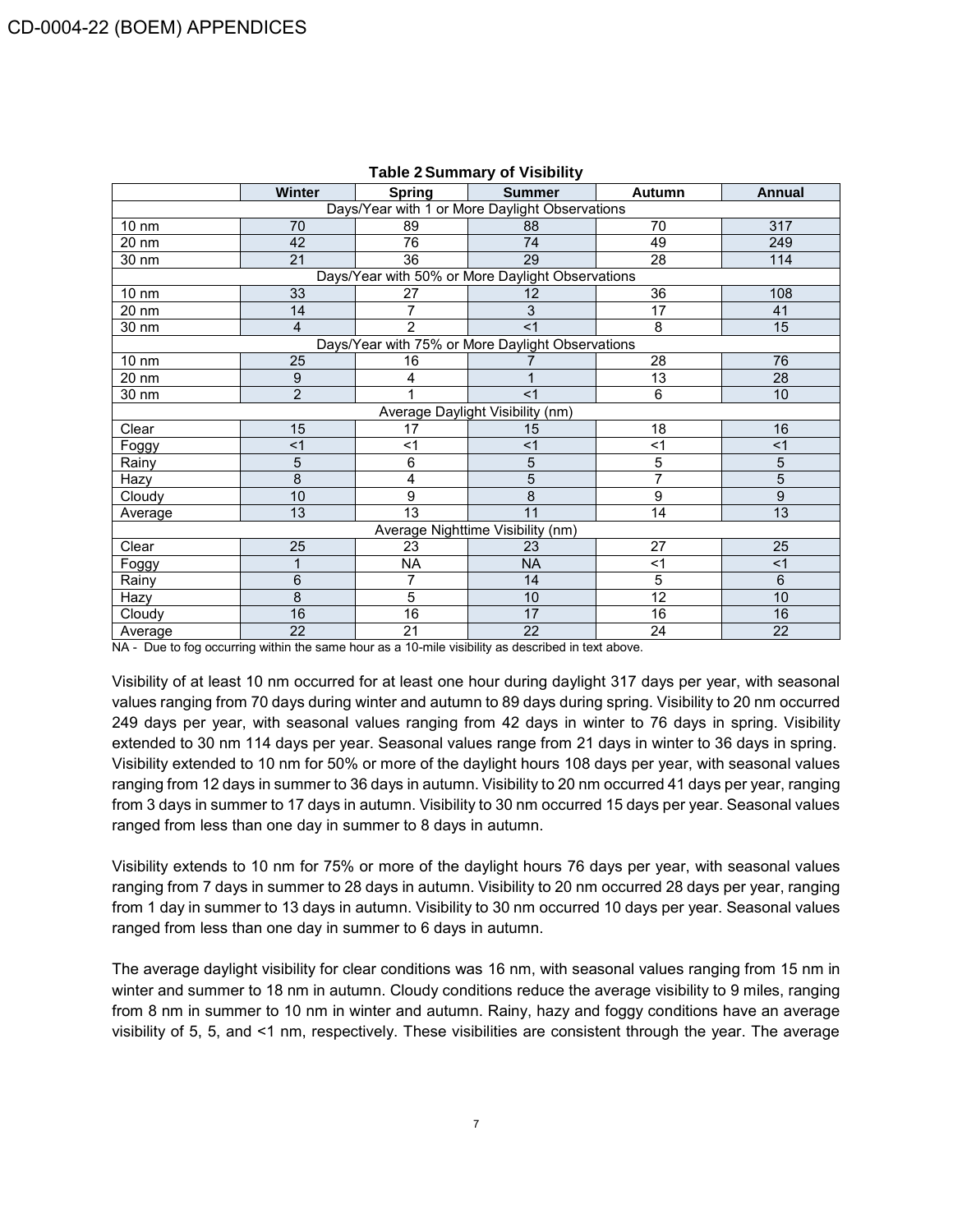daylight visibility in winter, spring, summer and fall, regardless of meteorological condition, is 13, 13, 11, and 14 nm, respectively.

The average nighttime visibility for clear conditions is 25nm, with seasonal values ranging from 23 nm in spring and summer to 27 nm in fall. Cloudy conditions reduce the average visibility to 16 miles, with little seasonal variability. Visibility for rainy conditions is 6nm, with seasonal values ranging from 5 nm in winter to 14 nm in summer. Visibility for foggy conditions is less than 1 nm, with seasonal values consistent throughout the year. Visibility for hazy conditions is 10 nm, ranging from 5 nm in spring to 12 nm in autumn. The average nighttime visibility in winter, spring, summer and fall, regardless of meteorological condition, is 22, 21, 22 and 24 nm, respectively.

#### <span id="page-12-0"></span>**5.0 EFFECT OF HAZE ON VISIBILITY**

As shown in the table above, haze can reduce visibility. Clear skies, on average, result in daytime visibilities of 15 to 18 nm, whereas hazy skies result in an average visibility of 4 to 8 nm. This represents approximately a 50% reduction in visibility.

Nighttime hazy skies result in average visibilities of 10 nm compared to 25 nm for clear conditions. In winter, clear skies have an average visibility of 25 nm compared to 8 nm for hazy skies. This represents approximately a 67% reduction in visibility. In spring, visibility decreases from 23 nm for clear conditions to 5 nm for hazy conditions, a reduction of approximately 78%. In summer, the average visibility for clear skies is 23 nm compared to 10 nm for hazy skies, representing a 57% reduction in visibility. In autumn, clear skies have an average visibility of 27 nm, compared to 12 nm for hazy conditions, an approximately 56% reduction in visibility.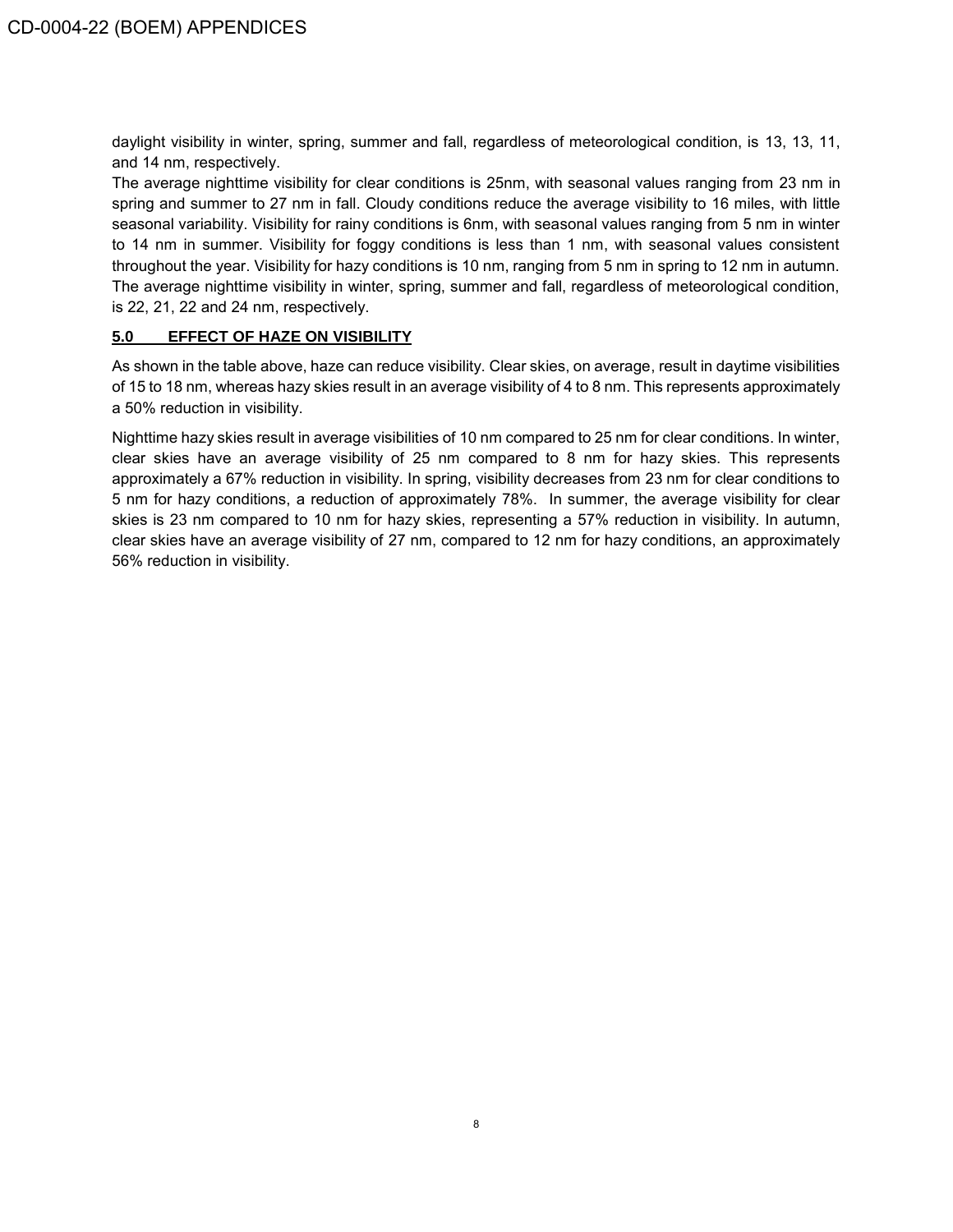# **Appendix B: List of Tables**

# **Scope of Federal Consistency Review**

1-1: Types of Surveys, Equipment/Methods, and Resource Surveyed

1-2: Projected Maximum Vessel Trips for Site Characterization

# **Marine Resources and Water Quality**

2-1: Protected Marine Mammal and Sea Turtle Species Expected to Occur in the Project Area

2-2: Impulsive Acoustic Thresholds Identifying the Onset of PTS and TTS for Marine Mammals and Sea Turtle Species

2-3: Summary of PTS Exposure Distances for Protected Marine Mammal Species from Mobile HRG Sources Towed at a Speed of 4.5 knots

2-4: Summary of Maximum Disturbance Distances for Protected Marine Mammal Species from Mobile HRG Sources Towed at a Speed of 4.5 knots

2-5: Selected Seabird Species in and near the Morro Bay WEA

2-6: Predicted Density Ranges for Whales in the Morro Bay WEA

# **Environmental Justice**

3-1: CES 4.0 Population Characteristics Indicators by Statewide Percentiles in Morro Bay

3-2: Race and Ethnicity in Morro Bay census tracts

# **Air Quality**

4-1: Example Emissions from WEA Site Characterization and Site Assessment for the Atlantic OCS

# **Fill of Coastal Waters**

5-1: Estimated Mooring Scenario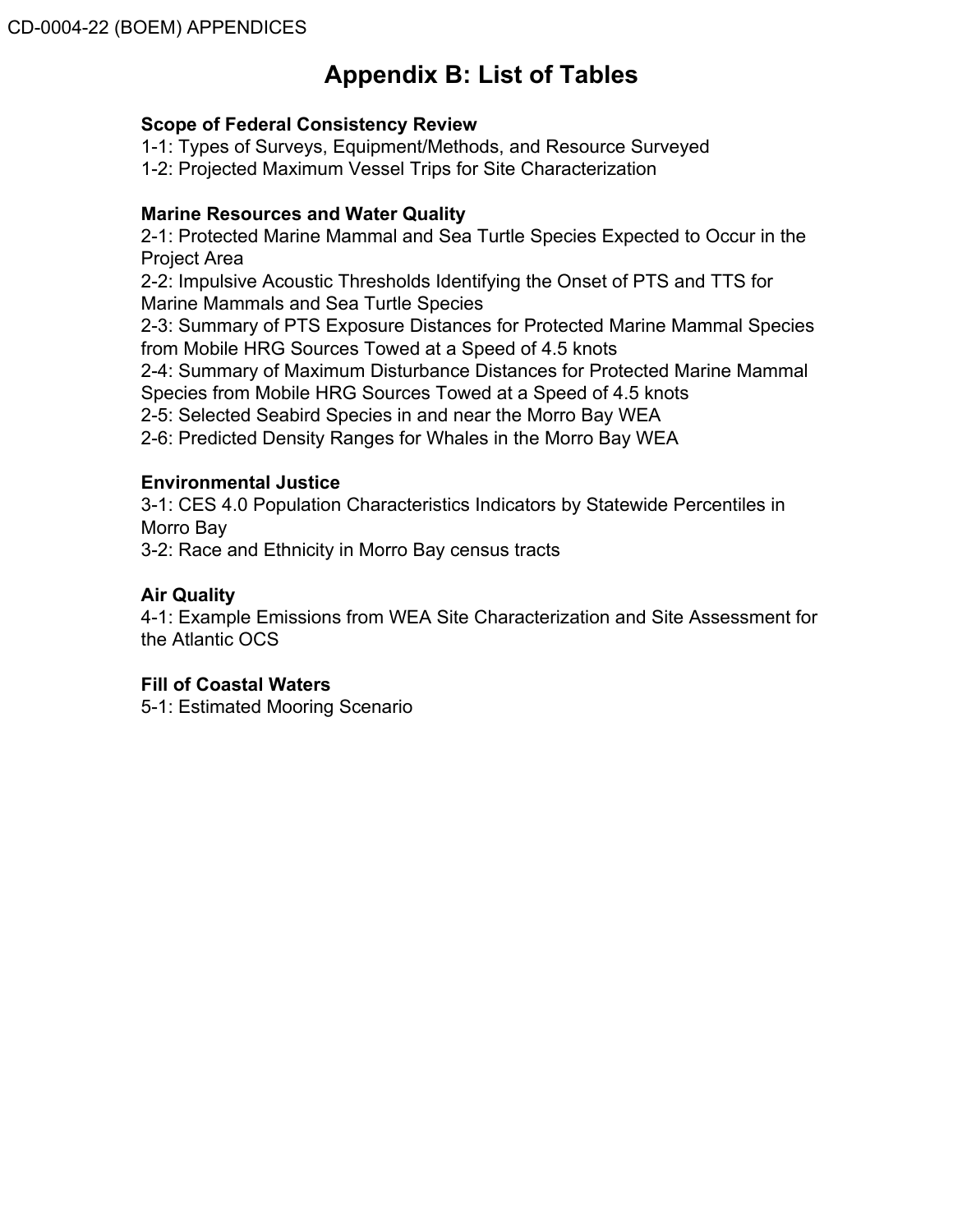# **Appendix C: CDFW Fishing Data**

# **Vessels in Central CA and WEA 1980-2020**

| Year | All Vessels in<br><b>Central Cal</b> | Vessels in WEA <sup>®</sup> | <b>Vessels Landing</b><br><b>Central Cal Ports</b>                               | Percent in WEA** | Number of<br><b>Vessels Home</b><br>Port in Central Cal | <b>Percent of Vessels</b><br><b>Homeport Outside</b><br><b>Central Cal</b> | <b>Vessels that Fished</b><br>and Landed at Ports in<br>Central Cal^ | <b>Vessels landing at</b><br>ports outside of<br><b>Central Cal</b> | <b>Vessels homeported</b><br>in Central Cal and<br>fished in WEA | <b>Vessels homeported</b><br><b>OUTSIDE Central Cal and</b><br>fished in WEA |
|------|--------------------------------------|-----------------------------|----------------------------------------------------------------------------------|------------------|---------------------------------------------------------|----------------------------------------------------------------------------|----------------------------------------------------------------------|---------------------------------------------------------------------|------------------------------------------------------------------|------------------------------------------------------------------------------|
| 1980 | 1783                                 | 337                         | 1247                                                                             | 19%              |                                                         |                                                                            | 70%                                                                  | 30%                                                                 |                                                                  |                                                                              |
| 1981 | 1527                                 | 261                         | 1039                                                                             | 17%              |                                                         |                                                                            | 68%                                                                  | 32%                                                                 |                                                                  |                                                                              |
| 1982 | 1430                                 | 243                         | 934                                                                              | 17%              |                                                         |                                                                            | 65%                                                                  | 35%                                                                 |                                                                  |                                                                              |
| 1983 | 1608                                 | 1227                        | 1145                                                                             | 76%              |                                                         |                                                                            | 71%                                                                  | 29%                                                                 |                                                                  |                                                                              |
| 1984 | 1299                                 | 1007                        | 871                                                                              | 78%              |                                                         |                                                                            | 67%                                                                  | 33%                                                                 |                                                                  |                                                                              |
| 1985 | 1289                                 | 923                         | 828                                                                              | 72%              |                                                         |                                                                            | 64%                                                                  | 36%                                                                 |                                                                  |                                                                              |
| 1986 | 1359                                 | 978                         | 912                                                                              | 72%              |                                                         |                                                                            | 67%                                                                  | 33%                                                                 |                                                                  |                                                                              |
| 1987 | 1335                                 | 1088                        | 913                                                                              | 81%              |                                                         |                                                                            | 68%                                                                  | 32%                                                                 |                                                                  |                                                                              |
| 1988 | 1137                                 | 1114                        | 896                                                                              | 98%              |                                                         |                                                                            | 79%                                                                  | 21%                                                                 |                                                                  |                                                                              |
| 1989 | 1249                                 | 1220                        | 907                                                                              | 98%              |                                                         |                                                                            | 73%                                                                  | 27%                                                                 |                                                                  |                                                                              |
| 1990 | 1273                                 | 1249                        | 990                                                                              | 98%              |                                                         |                                                                            | 78%                                                                  | 22%                                                                 |                                                                  |                                                                              |
| 1991 | 1188                                 | 1142                        | 962                                                                              | 96%              |                                                         |                                                                            | 81%                                                                  | 19%                                                                 |                                                                  |                                                                              |
| 1992 | 1067                                 | 991                         | 862                                                                              | 93%              |                                                         |                                                                            | 81%                                                                  | 19%                                                                 |                                                                  |                                                                              |
| 1993 | 1061                                 | 961                         | 858                                                                              | 91%              |                                                         |                                                                            | 81%                                                                  | 19%                                                                 |                                                                  |                                                                              |
| 1994 | 1032                                 | 659                         | 746                                                                              | 64%              |                                                         |                                                                            | 72%                                                                  | 28%                                                                 |                                                                  |                                                                              |
| 1995 | 1133                                 | 770                         | 758                                                                              | 68%              |                                                         |                                                                            | 67%                                                                  | 33%                                                                 |                                                                  |                                                                              |
| 1996 | 1100                                 | 684                         | 766                                                                              | 62%              |                                                         |                                                                            | 70%                                                                  | 30%                                                                 |                                                                  |                                                                              |
| 1997 | 949                                  | 607                         | 656                                                                              | 64%              |                                                         |                                                                            | 69%                                                                  | 31%                                                                 |                                                                  |                                                                              |
| 1998 | 722                                  | 440                         | 534                                                                              | 61%              |                                                         |                                                                            | 74%                                                                  | 26%                                                                 |                                                                  |                                                                              |
| 1999 | 693                                  | 404                         | 441                                                                              | 58%              |                                                         |                                                                            | 64%                                                                  | 36%                                                                 |                                                                  |                                                                              |
| 2000 | 744                                  | 454                         | 513                                                                              | 61%              |                                                         |                                                                            | 69%                                                                  | 31%                                                                 |                                                                  |                                                                              |
| 2001 | 716                                  | 371                         | 514                                                                              | 52%              |                                                         |                                                                            | 72%                                                                  | 28%                                                                 |                                                                  |                                                                              |
| 2002 | 625                                  | 310                         | 463                                                                              | 50%              |                                                         |                                                                            | 74%                                                                  | 26%                                                                 |                                                                  |                                                                              |
| 2003 | 568                                  | 274                         | 425                                                                              | 48%              |                                                         |                                                                            | 75%                                                                  | 25%                                                                 |                                                                  |                                                                              |
| 2004 | 518                                  | 220                         | 370                                                                              | 42%              |                                                         |                                                                            | 71%                                                                  | 29%                                                                 |                                                                  |                                                                              |
| 2005 | 430                                  | 244                         | 315                                                                              | 57%              |                                                         |                                                                            | 73%                                                                  | 27%                                                                 |                                                                  |                                                                              |
| 2006 | 378                                  | 200                         | 288                                                                              | 53%              |                                                         |                                                                            | 76%                                                                  | 24%                                                                 |                                                                  |                                                                              |
| 2007 | 389                                  | 160                         | 302                                                                              | 41%              |                                                         |                                                                            | 78%                                                                  | 22%                                                                 |                                                                  |                                                                              |
| 2008 | 281                                  | 126                         | 220                                                                              | 45%              |                                                         |                                                                            | 78%                                                                  | 22%                                                                 |                                                                  |                                                                              |
| 2009 | 312                                  | 157                         | 235                                                                              | 50%              |                                                         |                                                                            | 75%                                                                  | 25%                                                                 |                                                                  |                                                                              |
| 2010 | 370                                  | 146                         | 296                                                                              | 39%              | 168                                                     | 55%                                                                        | 80%                                                                  | 20%                                                                 | 78                                                               | 47%                                                                          |
| 2011 | 483                                  | 193                         | 375                                                                              | 40%              | 222                                                     | 54%                                                                        | 78%                                                                  | 22%                                                                 | 95                                                               | 51%                                                                          |
| 2012 | 515                                  | 185                         | 383                                                                              | 36%              | 238                                                     | 54%                                                                        | 74%                                                                  | 26%                                                                 | 88                                                               | 52%                                                                          |
| 2013 | 475                                  | 190                         | 326                                                                              | 40%              | 219                                                     | 54%                                                                        | 69%                                                                  | 31%                                                                 | 106                                                              | 44%                                                                          |
| 2014 | 477                                  | 207                         | 374                                                                              | 43%              | 248                                                     | 48%                                                                        | 78%                                                                  | 22%                                                                 | 116                                                              | 44%                                                                          |
| 2015 | 451                                  | 209                         | 369                                                                              | 46%              | 252                                                     | 44%                                                                        | 82%                                                                  | 18%                                                                 | 115                                                              | 45%                                                                          |
| 2016 | 449                                  | 176                         | 348                                                                              | 39%              | 227                                                     | 49%                                                                        | 78%                                                                  | 22%                                                                 | 93                                                               | 47%                                                                          |
| 2017 | 420                                  | 186                         | 346                                                                              | 44%              | 217                                                     | 48%                                                                        | 82%                                                                  | 18%                                                                 | 94                                                               | 49%                                                                          |
| 2018 | 427                                  | 150                         | 355                                                                              | 35%              | 222                                                     | 48%                                                                        | 83%                                                                  | 17%                                                                 | 80                                                               | 47%                                                                          |
| 2019 | 476                                  | 197                         | 394                                                                              | 41%              | 230                                                     | 52%                                                                        | 83%                                                                  | 17%                                                                 | 83                                                               | 58%                                                                          |
| 2020 | 472                                  | 118                         | 367                                                                              | 25%              | 220                                                     | 53%                                                                        | 78%                                                                  | 22%                                                                 | 62                                                               | 47%                                                                          |
|      |                                      |                             |                                                                                  | average          |                                                         | average                                                                    | average                                                              | average                                                             |                                                                  | average                                                                      |
|      |                                      |                             |                                                                                  | 56%              |                                                         | 51%                                                                        | 74%                                                                  | 26%                                                                 |                                                                  | 48%                                                                          |
|      | *Greater WEA per CDFW provided image |                             |                                                                                  |                  |                                                         |                                                                            |                                                                      |                                                                     |                                                                  |                                                                              |
|      |                                      |                             | ** Of the vessels that fished in Central Cal, how many fished in the Greater WEA |                  |                                                         |                                                                            |                                                                      |                                                                     |                                                                  |                                                                              |
|      |                                      |                             | ^Of the vessels that fished in Central Cal, how many also landed in Central Cal  |                  |                                                         |                                                                            |                                                                      |                                                                     |                                                                  |                                                                              |
|      |                                      |                             |                                                                                  |                  |                                                         |                                                                            |                                                                      |                                                                     |                                                                  |                                                                              |

Source: CDFW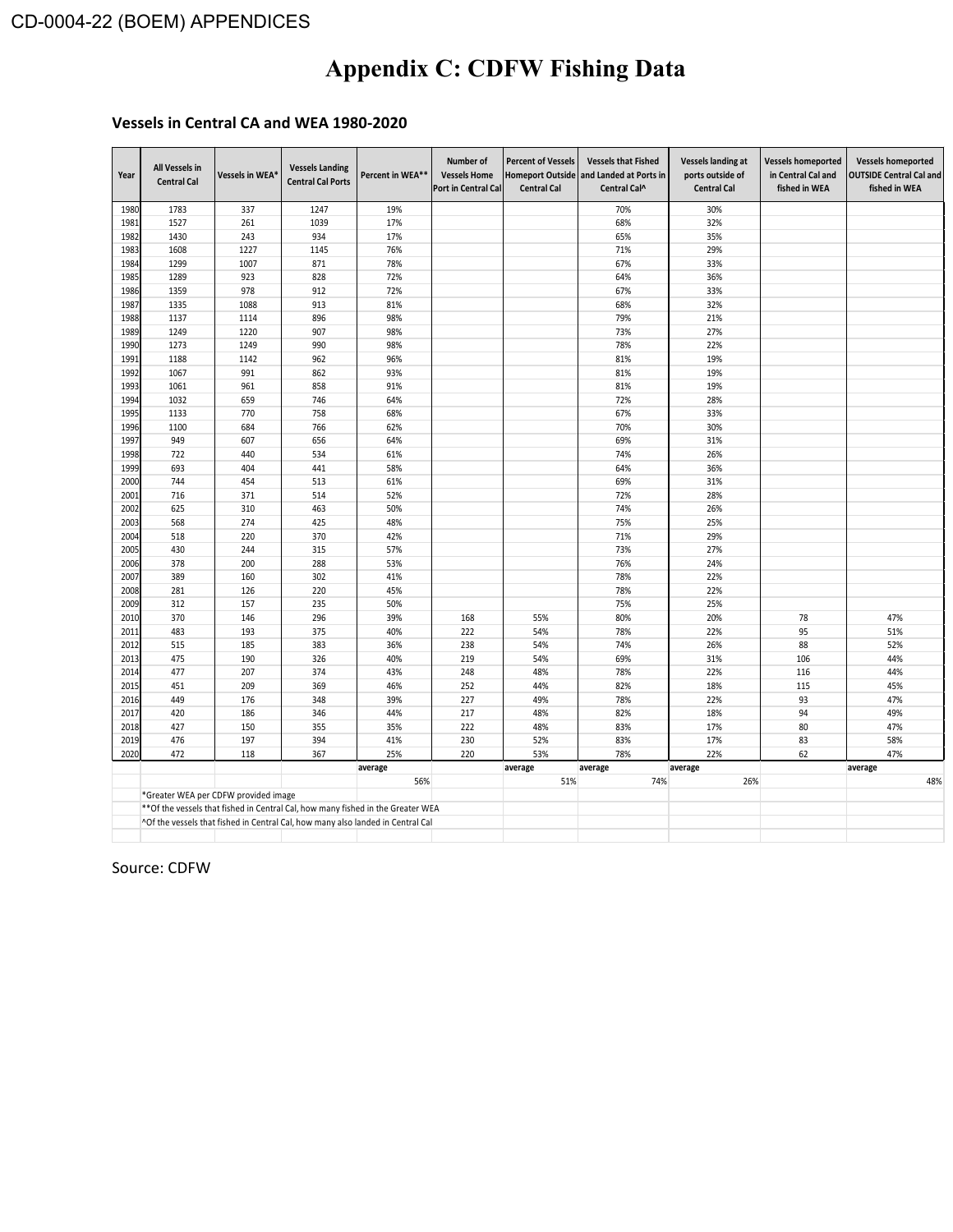# **Landings by Gear in WEA 1980-2020**

| Landings by Gear in greater WEA 1980-2020                                                                                                      |               |            | Landings by Gear in greater WEA 2010-2020 |            |              |
|------------------------------------------------------------------------------------------------------------------------------------------------|---------------|------------|-------------------------------------------|------------|--------------|
| <b>Gear Complex</b>                                                                                                                            | <b>Pounds</b> | Value      | <b>Gear Complex</b>                       | Pounds     | <b>Value</b> |
| <b>Trawl Nets</b>                                                                                                                              | 98,935,364    | 42,551,718 | Trap                                      | 5,624,910  | 19,002,793   |
| Hook and Line                                                                                                                                  | 20,592,730    | 36,406,714 | Longline                                  | 4,103,690  | 10,103,283   |
| Trap                                                                                                                                           | 17,048,105    | 30,575,931 | Round Haul Nets                           | 13,996,053 | 4,694,858    |
| <b>Entangling Nets</b>                                                                                                                         | 32,762,699    | 27,334,550 | <b>Trawl Nets</b>                         | 3,811,155  | 4,198,456    |
| Longline                                                                                                                                       | 8,175,653     | 18,525,579 | Hook and Line                             | 813,229    | 3,621,932    |
| Troll                                                                                                                                          | 11,295,965    | 18,464,013 | Troll                                     | 504,085    | 3,266,657    |
| Round Haul Nets                                                                                                                                | 133,722,572   | 16,614,077 | <b>Entangling Nets</b>                    | 389,416    | 1,065,431    |
| Unknown gears                                                                                                                                  | 39,511,092    | 11,532,307 | Hand                                      | 73,786     | 95,605       |
| Hand                                                                                                                                           | 1,124,367     | 613,524    | Other Gears                               | 39,067     | 81,301       |
| Spear                                                                                                                                          | 49,563        | 143,108    | Spear                                     | 1,436      | 12,005       |
| <b>Other Gears</b>                                                                                                                             | 262,162       | 121,989    | Unknown gears                             | 229        | 1,736        |
| Hand Nets                                                                                                                                      | 394,840       | 73,164     | <b>Hand Nets</b>                          | 4,000      | 1,400        |
|                                                                                                                                                |               |            |                                           |            |              |
| Longline Note-The code for pelagic longline<br>didn't exist until recently, so this longline is a<br>mixture of both pelagic and set longline. |               |            |                                           |            |              |

#### Source: CDFW

# **Central CA Landings by Fishery 1980-2020**

| CentralCalFishery (1980-2020)      | Pounds      | <b>Ex-Vessel</b> |                             | Greater WEA_Fishery (1980-2020)    | Pounds      | <b>Ex-Vessel</b> |
|------------------------------------|-------------|------------------|-----------------------------|------------------------------------|-------------|------------------|
| Market squid                       | 695,394,911 | 141,416,931      | Salmon                      |                                    | 14,899,065  | 37,619,949       |
| Salmon                             | 22,289,069  | 59,797,855       | Groundfish                  |                                    | 80,143,881  | 34,382,268       |
| Groundfish                         | 119,383,239 | 56,871,076       |                             | Highly Migratory Species-Swordfish | 8,505,482   | 20,850,680       |
| Shrimp and Prawn                   | 20,852,897  | 45,780,314       |                             | Groundfish-Sablefish               | 22,773,639  | 20,208,335       |
| Groundfish-Sablefish               | 36,774,610  | 36,460,286       |                             | <b>Highly Migratory Species</b>    | 23,096,227  | 16,456,540       |
| Groundfish-Rockfish                | 34,950,027  | 34,933,265       | Market squid                |                                    | 118,193,276 | 15,657,656       |
| Coastal Pelagic Finfish            | 732,194,942 | 33,945,035       | Dungeness Crab              |                                    | 3,716,241   | 13,166,535       |
| Dungeness Crab                     | 8,237,576   | 30,059,579       | Groundfish-Rockfish         |                                    | 14,942,871  | 12,674,876       |
| Highly Migratory Species-Swordfish | 12,514,174  | 29,444,653       | Shrimp and Prawn            |                                    | 7,965,779   | 11,151,811       |
| <b>Highly Migratory Species</b>    | 39,442,835  | 29,239,797       | Halibut*                    |                                    | 2,921,539   | 7,107,701        |
| Other Fish                         | 21,708,472  | 14,125,765       | Other Fish                  |                                    | 9,508,963   | 5,490,539        |
| Halibut*                           | 5,305,913   | 12,637,421       | Crab                        |                                    | 4,652,104   | 4,347,926        |
| Crab                               | 10,471,111  | 10,700,508       |                             | Coastal Pelagic Finfish            | 51,353,498  | 2,757,747        |
| Other Invertebrate                 | 19,796,646  | 5,366,243        | Other Invertebrate          |                                    | 1,143,963   | 676,413          |
| Lobster                            | 182,358     | 1,130,080        | Lobster                     |                                    | 58,402      | 407,568          |
| Kelp                               | 248         | 206              | Kelp                        |                                    | 182         | 131              |
| <b>All Groundfish Total</b>        | 191107876   | 128264627        | <b>All Groundfish Total</b> |                                    | 117860391   | 67265479         |
| <b>Grand Total</b>                 | 1779499028  | 541909014        | <b>Grand Total</b>          |                                    | 363875112   | 202956675        |
| Pacific Halibut                    | 165         | 840              | *Pacific Halibut            |                                    | 115         | 640              |
| CentralCalFishery (2010-2020)      | Pounds      | <b>Ex-Vessel</b> |                             | WEA Fishery (2010-2020)            | Pounds      | Ex-Vessel        |
| Market squid                       | 260,834,753 | 91,448,755       | Groundfish-Sablefish        |                                    | 5,041,431   | 11,873,233       |
| Dungeness Crab                     | 5,577,213   | 24,105,452       | Dungeness Crab              |                                    | 2,385,214   | 10,525,146       |
| Groundfish-Sablefish               | 9,899,254   | 22,202,079       | Groundfish                  |                                    | 3,046,273   | 5,595,278        |
| Groundfish-Rockfish                | 3,361,711   | 13,898,932       | Market squid                |                                    | 13,766,964  | 4,682,616        |
| Salmon                             | 1,942,258   | 13,531,667       | Groundfish-Rockfish         |                                    | 1,104,267   | 3,449,444        |
| Shrimp and Prawn                   | 2,255,196   | 13,120,936       | Salmon                      |                                    | 417,075     | 3,150,414        |
| Groundfish                         | 7,360,966   | 12,068,511       | Shrimp and Prawn            |                                    | 1,073,918   | 2,594,301        |
| Coastal Pelagic Finfish            | 167,650,629 | 10,844,279       | Other Fish                  |                                    | 1,289,443   | 1,507,179        |
| Other Fish                         | 5,822,479   | 7,079,078        |                             | Highly Migratory Species-Swordfish | 215,962     | 859,047          |
| Halibut*                           | 387,905     | 2,172,528        | Halibut*                    |                                    | 143,373     | 846,587          |
| Crab                               | 1,092,131   | 1,867,380        |                             | <b>Highly Migratory Species</b>    | 378,944     | 527,711          |
| Highly Migratory Species-Swordfish | 408,613     | 1,642,930        | Crab                        |                                    | 170,020     | 266,159          |
| <b>Highly Migratory Species</b>    | 843,045     | 1,138,795        | Lobster                     |                                    | 10,695      | 146,113          |
| Lobster                            | 22,946      | 355,917          | Other Invertebrate          |                                    | 79,498      | 105,514          |
| Other Invertebrate                 | 220,014     | 240,916          |                             | Coastal Pelagic Finfish            | 237,979     | 16,714           |
| Kelp                               | 5           | 44               | Kelp                        |                                    | N/A         | N/A              |
| <b>All Groundfish Total</b>        | 20621931    | 48169522         | All Groundfish Total        |                                    | 9191971     | 20917955         |
| <b>Grand Total</b>                 | 467679118   | 215718199        | <b>Grand Total</b>          |                                    | 29361056    | 46145456         |

Source: CDFW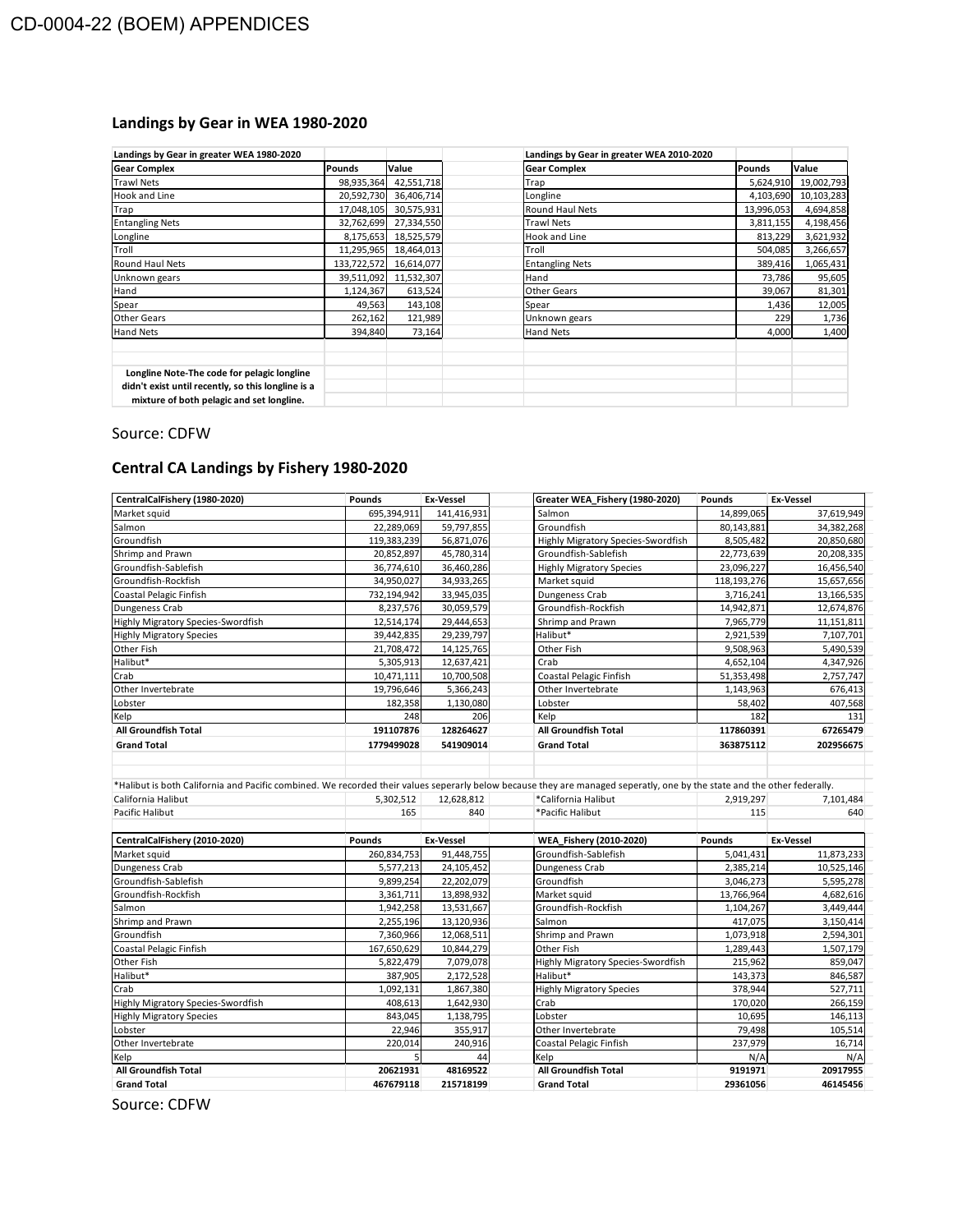**Trawl log values from 1997-2015 in USD/km2**



Source: CDFW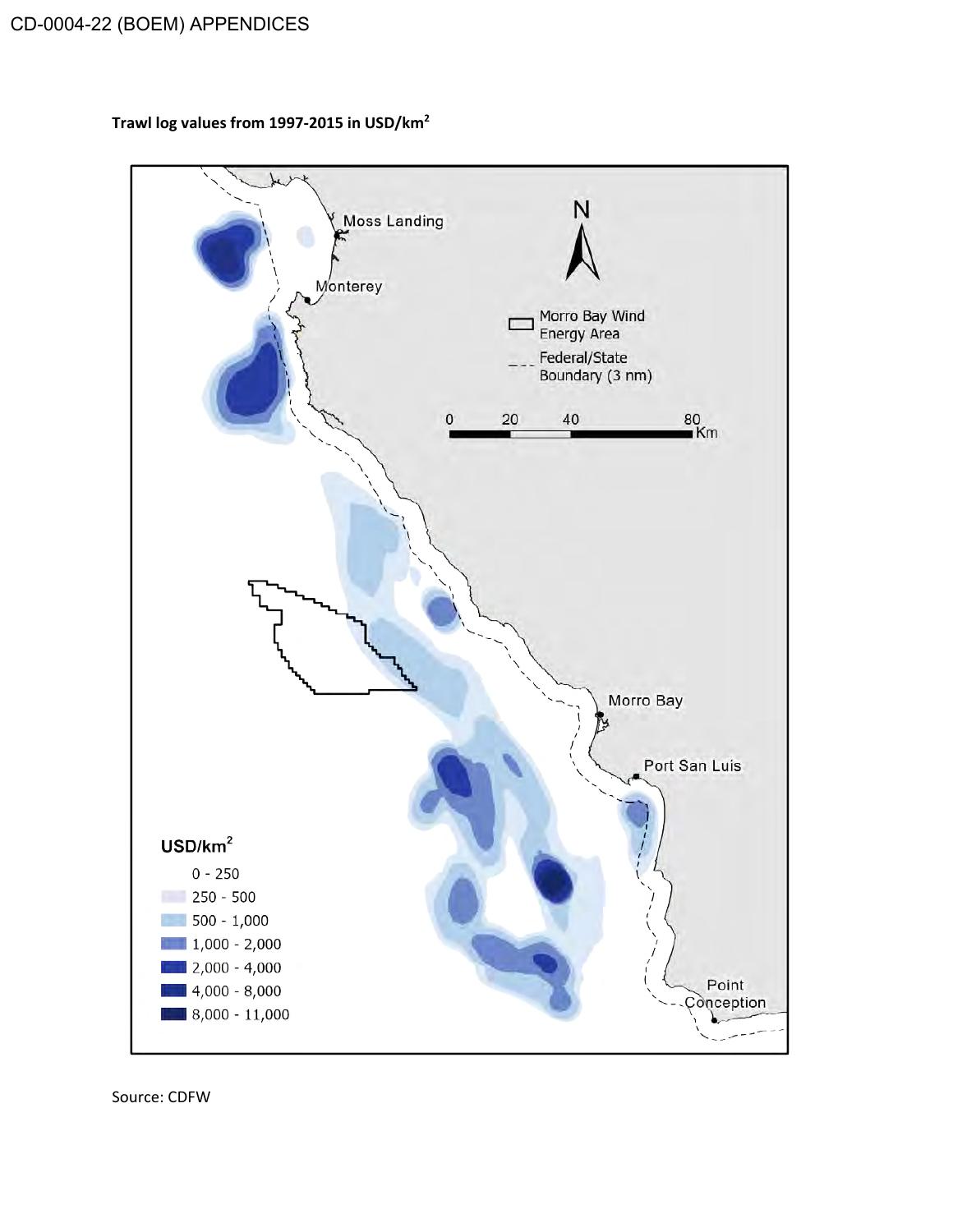|                       |                 | Greater WEA* | <b>Central California</b> |
|-----------------------|-----------------|--------------|---------------------------|
| Year                  | <b>WEA (\$)</b> | (\$)         | Region (\$)               |
| 1997                  | 80,634          | 356,076      | 1,369,866                 |
| 1998                  | 7,864           | 91,118       | 667,330                   |
| 1999                  | 1,958           | 37,448       | 384,587                   |
| 2000                  | 848             | 36,110       | 303,777                   |
| 2001                  | 7,476           | 26,647       | 355,717                   |
| 2002                  | 25,216          | 138,521      | 617,650                   |
| 2003                  | 15,935          | 138,626      | 577,085                   |
| 2004                  | 0               | 91,595       | 686,894                   |
| 2005                  | 972             | 62,989       | 357,377                   |
| 2006                  | 0               | 90,695       | 315,558                   |
| 2007                  | 0               | 0            | 123,034                   |
| 2008                  | 0               | 3,261        | 258,528                   |
| 2009                  | 0               | 26           | 149,819                   |
| 2010                  | 0               | 0            | 128,964                   |
| 2011                  | 21,191          | 51,792       | 216,093                   |
| 2012                  | 5,948           | 16,767       | 306,709                   |
| 2013                  | 6,670           | 50,051       | 485,832                   |
| 2014                  | 17,322          | 80,529       | 547,217                   |
| 2015                  | 0               | 62,867       | 472,445                   |
| <b>Total</b>          | 192,035         | 1,335,119    | 8,324,481                 |
| <b>Annual Average</b> | 10,107          | 70,269       | 438,131                   |

**\*Fishing Blocks 560-567, 601-613, 649**

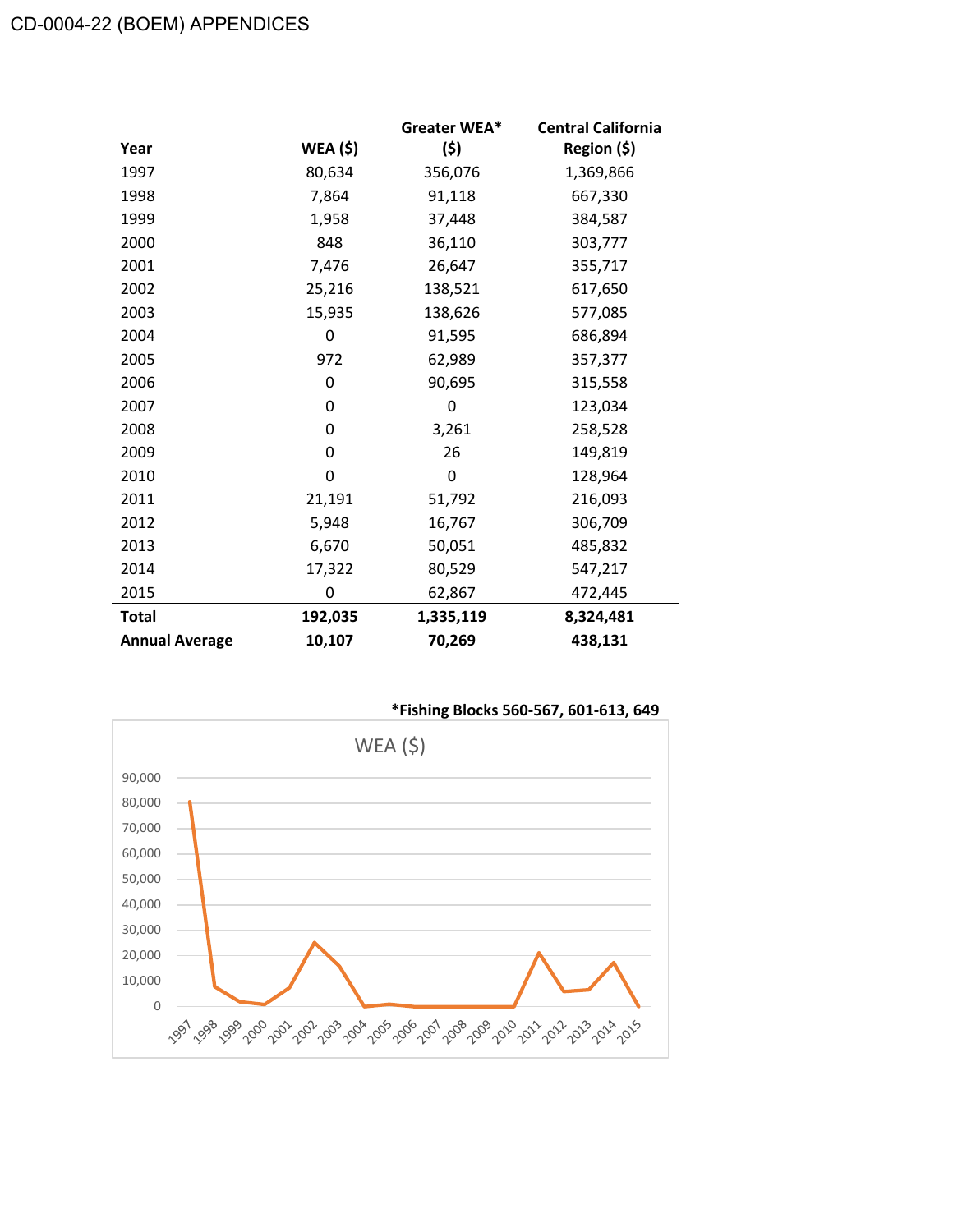

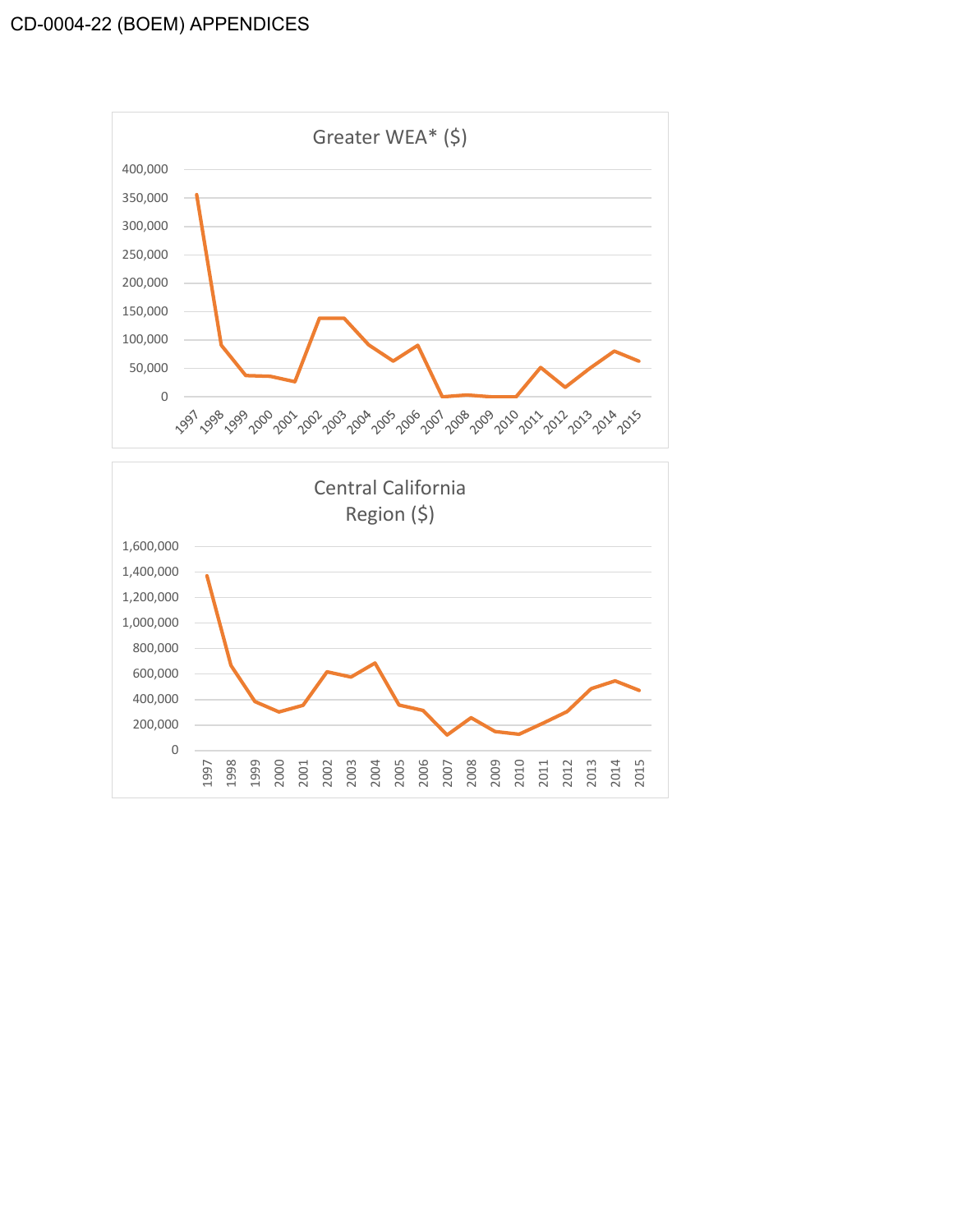#### **Morro Bay Annual Trawl Values (Trawl Logs)**

Trawl tracks less than 55km long and not intersecting with land were used to determine the dollar value of trawls intersecting the Morro Bay WEA, greater WEA, and the central coast area of analysis. The greater WEA included only 3-digit fishing blocks 560-567, 601-613, 649. Using blocks 1036 and 1037 would result in an area larger than the central coast area of analysis. The Central Coast area of analysis runs from the northern border of Monterey County to Point Conception and includes fishing blocks 516- 650, 1036, 1037, and excludes block 545.

# **Morro Bay WEA Trawl Value Heat Map (coordinate system is NAD 83 UTM Zone 10N)**

# Data Source: CDFW Trawl Log Books

Map Description: Heat map of dollars per square kilometer in the Central Coast area of analysis using trawl log data from 1997-2015. The workflow for creating this map is below.

Workflow:

- a. Trawl log data (for years 1997-2015) joined to landing data using the landing receipt ID
- b. Trawl log coordinates were imported into ArcGIS Pro and converted to line data
- c. Any trawl tracks that intersected with land were removed
- d. Any trawl tracks that were longer than 55 km were removed
	- a. Assuming an average vessel speed of 2.5 knots and a maximum trip duration of 12 hours (12+ hour trips are plausible but unlikely)
- e. Any trawl tracks that both started and ended north of Moss Landing and south of Point Conception were removed
- f. Dollar values of trawl tracks were normalized by dividing the total dollar value of each track by the length of that track
- g. A density map of trawl value was created using the Line Density tool in AcrGIS Pro, which calculates the density of lines within a specified search radius (radius = 5000m) of each cell (cell size = 100m). The length of each trawl track within the circle defined by the radius was multiplied by the normalized dollar value of that track, which was then summed and divided by the area of the circle (see illustration and equation below). The tool then repeated this process for every cell within the extent of the trawl data.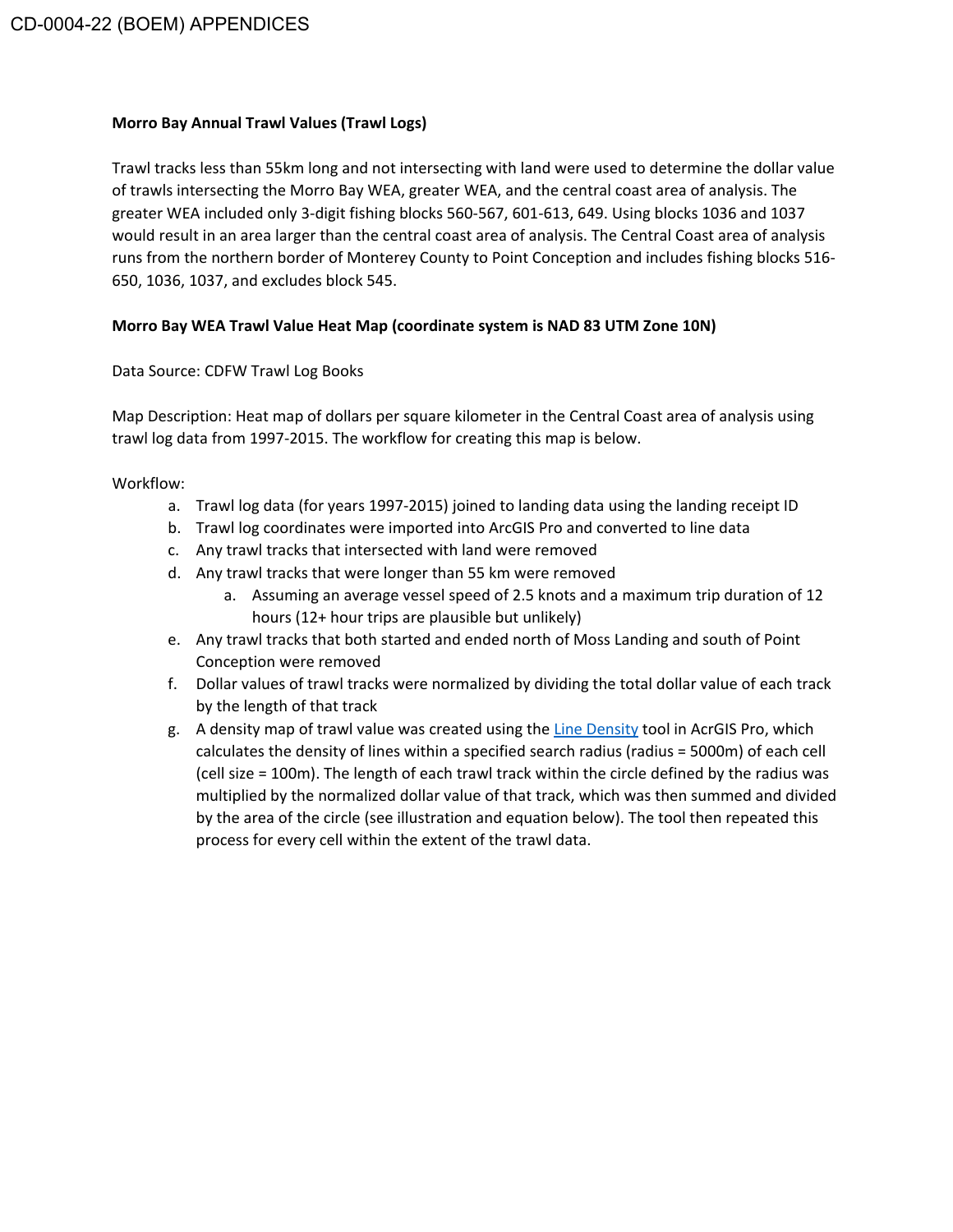

A raster cell and the circular neighborhood used to determine the length for the line density

In the illustration above, a raster cell is shown with its circular neighborhood. Lines L1 and L2 represent the length of the portion of each line that falls within the circle. The corresponding population field values are V1 and V2. Thus:

Density =  $((L1 * V1) + (L2 * V2)) / (area_of_circle)$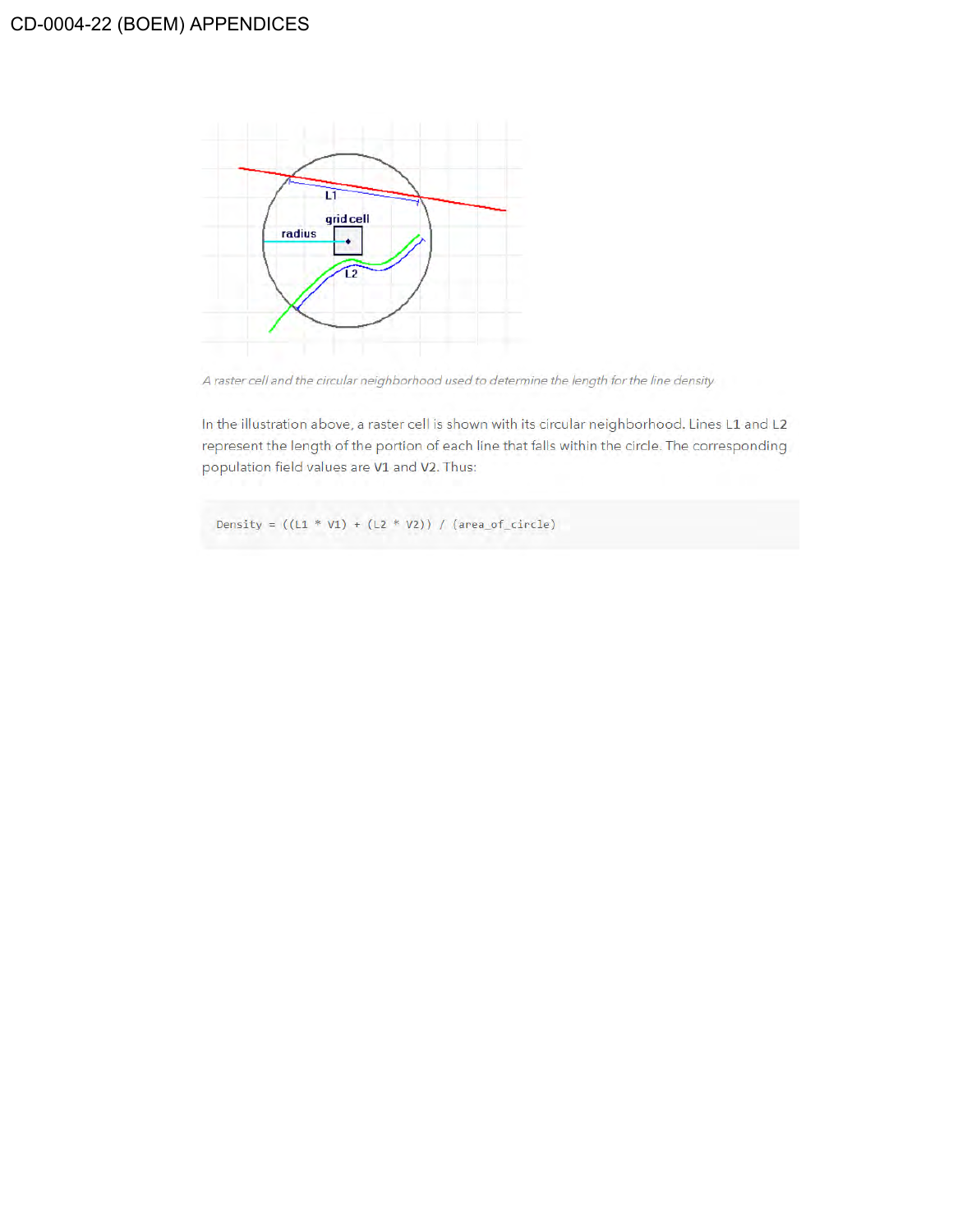# **Fishing Blocks in WEA**



## **CDFW Species Grouping List**

| <b>Species</b> |                    |                                 |
|----------------|--------------------|---------------------------------|
| Code           | <b>Common Name</b> | Large Management Groupings      |
| 700            | Abalone            | Other Invertebrate              |
| 701            | Abalone, Black     | Other Invertebrate              |
| 708            | Abalone, Flat      | Other Invertebrate              |
| 703            | Abalone, Green     | Other Invertebrate              |
| 704            | Abalone, Pink      | Other Invertebrate              |
| 707            | Abalone, Pinto     | Other Invertebrate              |
| 702            | Abalone, Red       | Other Invertebrate              |
| 706            | Abalone, Threaded  | Other Invertebrate              |
| 705            | Abalone, White     | Other Invertebrate              |
| 951            | Agar               | Kelp                            |
| 917            | Albacore Liver     | <b>Highly Migratory Species</b> |
| 953            | Algae, Marine      | Kelp                            |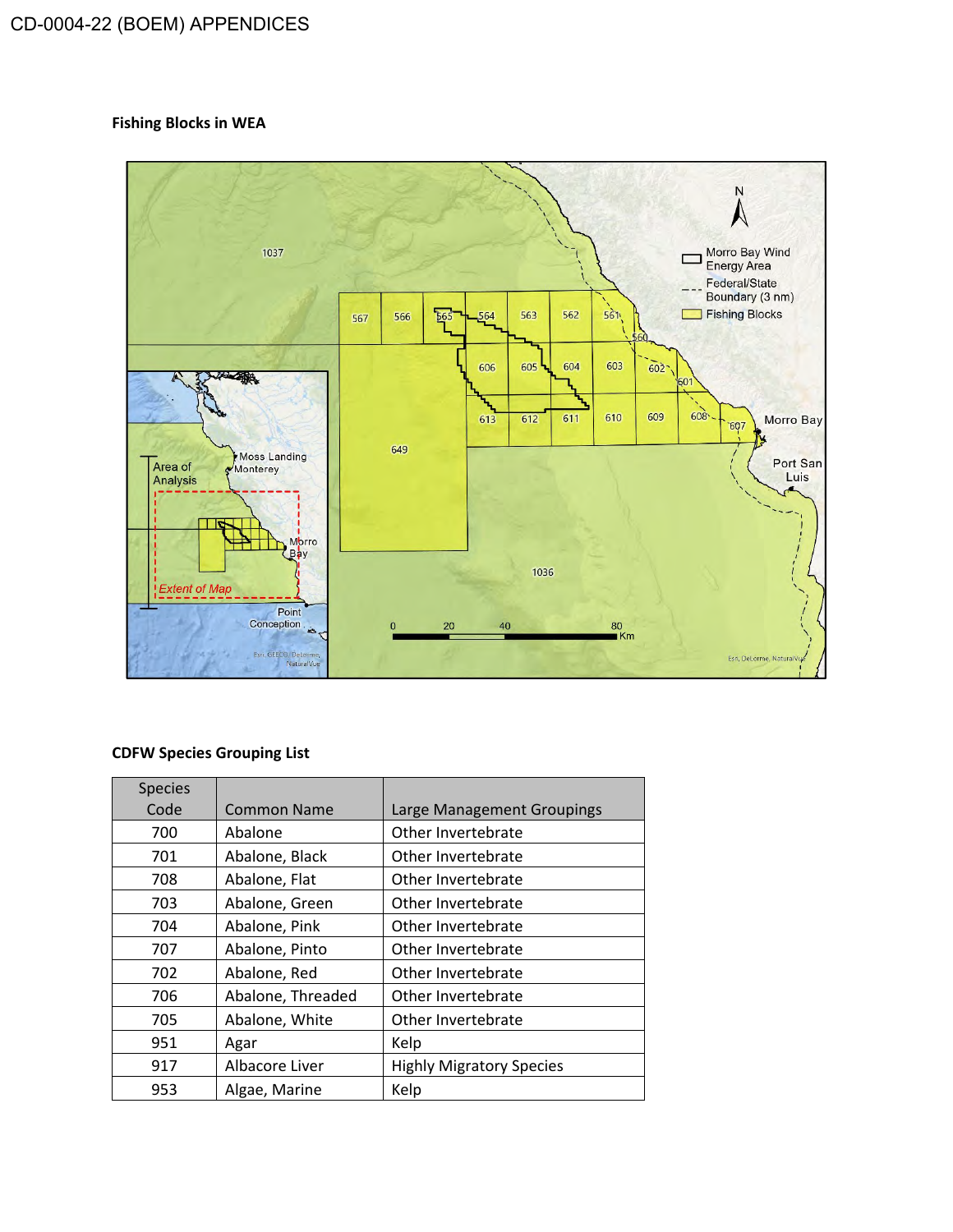| <b>Species</b> |                            |                                |
|----------------|----------------------------|--------------------------------|
| Code           | <b>Common Name</b>         | Large Management Groupings     |
| 111            | Anchovy, Deepbody          | <b>Coastal Pelagic Species</b> |
| 110            | Anchovy, Northern          | <b>Coastal Pelagic Species</b> |
| 113            | Anchovy, Slough            | <b>Coastal Pelagic Species</b> |
| 680            | Anemones                   | Other Invertebrate             |
| 998            | <b>Bait</b>                | <b>NA</b>                      |
| 826            | Barnacle                   | Other Invertebrate             |
| 900            | Barracuda Roe              | Other Fish                     |
| 130            | Barracuda, California      | Other Fish                     |
| 278            | Bass, Barred Sand          | Other Fish                     |
| 280            | Bass, Giant Sea            | Other Fish                     |
| 277            | Bass, Kelp                 | Other Fish                     |
| 275            | Bass, Rock                 | Other Fish                     |
| 276            | Bass, Spotted Sand         | Other Fish                     |
| 335            | Bass, Striped              | Other Fish                     |
| 758            | <b>Bat Star</b>            | Other Invertebrate             |
| 459            | <b>Black Hagfish</b>       | <b>Other Fish</b>              |
|                | Blackfish,                 |                                |
| 349            | Sacramento                 | Other Fish                     |
| 479            | Blacksmith                 | Other Fish                     |
| 367            | Bluegill                   | Other Fish                     |
| 477            | <b>Bonefish</b>            | Other Fish                     |
| 919            | <b>Bonito Liver</b>        | <b>Other Fish</b>              |
| 3              | Bonito, Pacific            | Other Fish                     |
| 688            | Bryozoan                   | Other Invertebrate             |
| 322            | Bullhead, Brown            | Other Fish                     |
|                | <b>Butterfish (pacific</b> |                                |
| 80             | Pompano)                   | Other Fish                     |
| 243            | C - O Turbot               | Groundfish                     |
| 261            | Cabezon                    | Groundfish-Rockfish            |
| 431            | Cabrilla, Spotted          | Other Fish                     |
| 336            | <b>Calico Bass</b>         | Other Fish                     |
| 345            | Carp                       | Crab                           |
| 320            | Catfish, Unspecified       | Other Fish                     |
| 860            | Chiton, Unspecified        | Other Invertebrate             |
| 401            | Civache                    | Other Fish                     |
|                | Clam, California           |                                |
| 728            | Jackknife                  | Other Invertebrate             |
|                | Clam, Common               |                                |
| 721            | Littleneck                 | Other Invertebrate             |
|                | Clam, Common               |                                |
| 727            | Washington                 | Other Invertebrate             |
|                |                            |                                |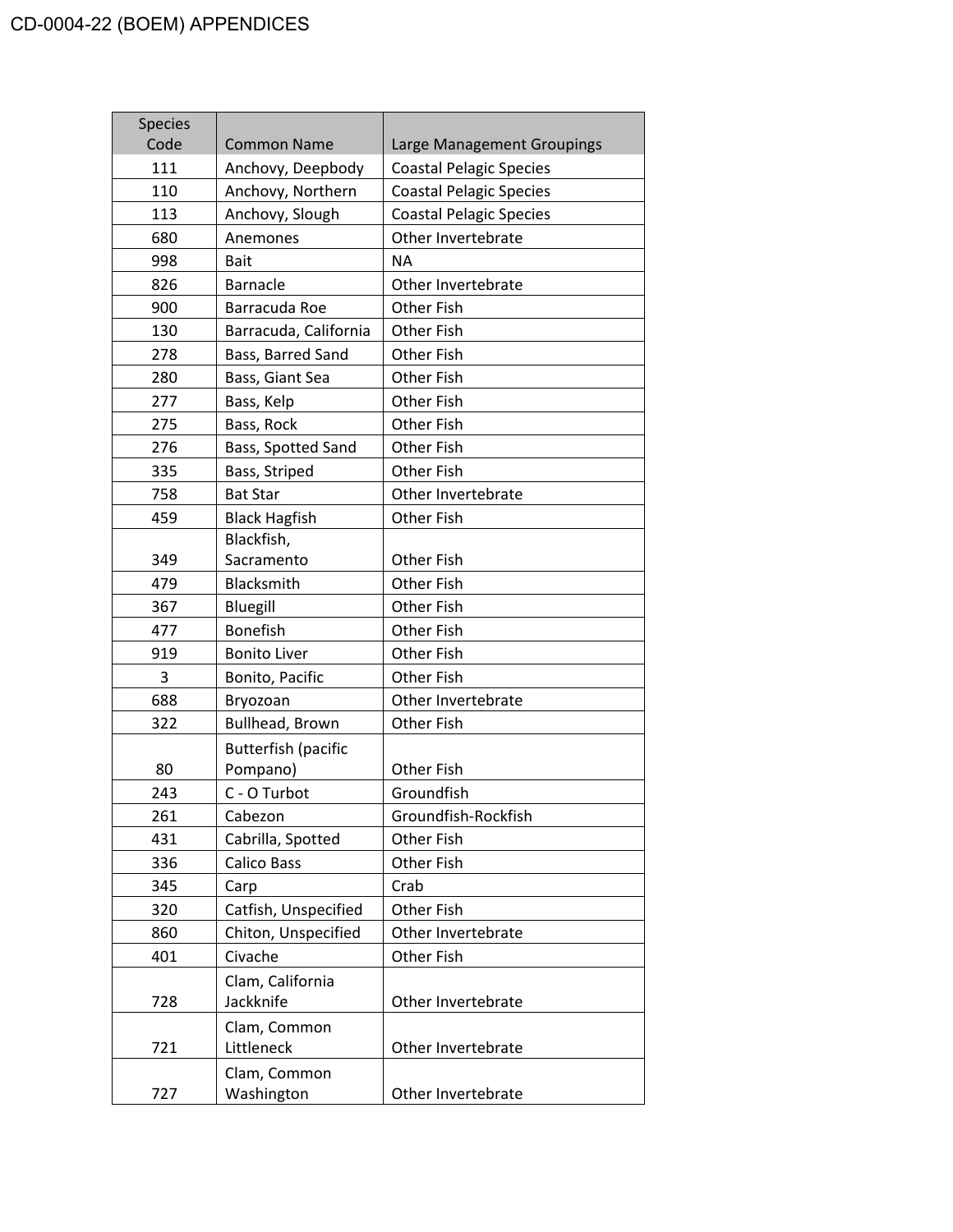| <b>Species</b> |                          |                            |
|----------------|--------------------------|----------------------------|
| Code           | <b>Common Name</b>       | Large Management Groupings |
| 733            | Clam, Freshwater         | Other Invertebrate         |
| 726            | Clam, Gaper              | Other Invertebrate         |
|                | Clam, Northern           |                            |
| 737            | Quahog<br>Clam, Northern | Other Invertebrate         |
| 725            | Razor                    | Other Invertebrate         |
| 722            | Clam, Pismo              | Other Invertebrate         |
| 734            | Clam, Purple             | Other Invertebrate         |
| 735            | Clam, Rosy Razor         | Other Invertebrate         |
| 723            | Clam, Softshell          | Other Invertebrate         |
| 720            | Clam, Unspecified        | Other Invertebrate         |
| 197            | Cod, Pacific             | <b>Other Fish</b>          |
| 426            | Corbina, California      | Other Fish                 |
| 427            | Corvina, Shortfin        | Other Fish                 |
| 823            | Crab, Armed Box          | Crab                       |
| 809            | Crab, Box                | Crab                       |
| 343            | Crab, Brown Rock         | Crab                       |
| 802            | Crab, Claws              | Crab                       |
| 800            | Crab, Dungeness          | Dungeness Crab             |
| 685            | Crab, Hermit             | Crab                       |
| 804            | Crab, King               | Crab                       |
| 807            | Crab, Pelagic Red        | Crab                       |
| 341            | Crab, Red Rock           | Crab                       |
|                | Crab, Rock               |                            |
| 801            | Unspecified              | Crab                       |
| 805            | Crab, Sand               | Crab                       |
| 806            | Crab, Shore              | Crab                       |
| 829            | Crab, Southern Kelp      | Crab                       |
| 803            | Crab, Spider             | Crab                       |
|                | Crab, Spider/sheep       |                            |
| 686            | Claws                    | Crab                       |
| 808            | Crab, Tanner             | Crab                       |
| 342            | Crab, Yellow Rock        | Crab                       |
| 366            | Crappie                  | Other Fish                 |
| 827            | Crayfish, Red Swamp      | Other Invertebrate         |
| 825            | Crayfish, Signal         | Other Invertebrate         |
| 828            | Crayfish, Unspecified    | Other Invertebrate         |
| 421            | Croaker, Black           | Other Fish                 |
| 422            | Croaker, Spotfin         | Other Fish                 |
| 420            | Croaker, Unspecifed      | Other Fish                 |
| 435            | Croaker, White           | Other Fish                 |
|                |                          |                            |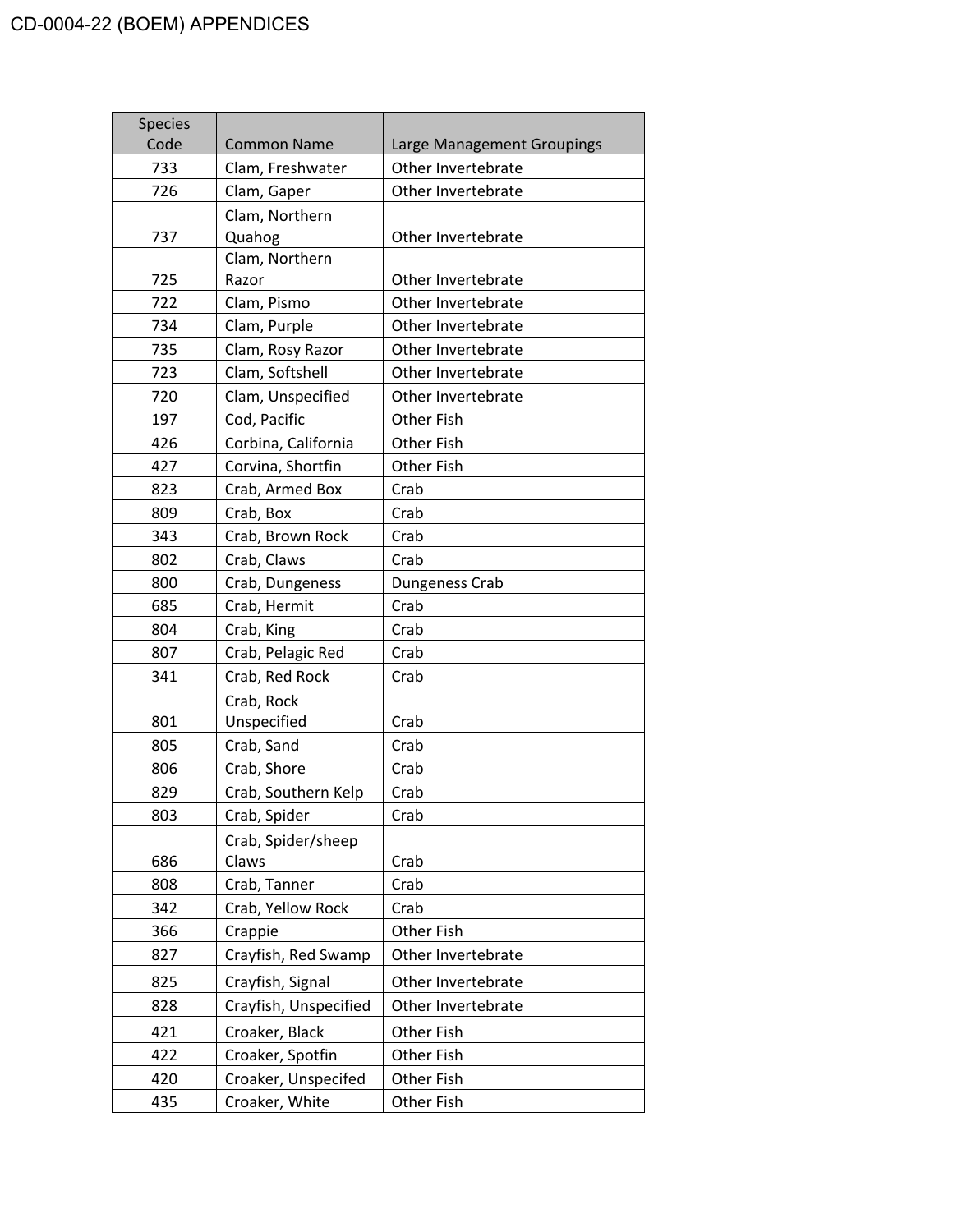| <b>Species</b><br>Code | <b>Common Name</b>         | Large Management Groupings      |
|------------------------|----------------------------|---------------------------------|
| 423                    | Croaker, Yellowfin         | Other Fish                      |
|                        | Crustacean,                |                                 |
| 899                    | Unspecified                | Other Invertebrate              |
| 241                    | <b>Curlfin Turbot</b>      | Groundfish                      |
| 312                    | <b>Cutthroat Trout</b>     | <b>Other Fish</b>               |
| 242                    | <b>Diamond Turbot</b>      | Groundfish                      |
| 313                    | Dolly Varden Trout         | <b>Other Fish</b>               |
| 481                    | Dolphin (fish)             | <b>Highly Migratory Species</b> |
| 314                    | <b>Eastern Brook Trout</b> | <b>Other Fish</b>               |
| 750                    | Echinoderm,<br>Unspecified | Other Invertebrate              |
| 450                    | Eel                        | <b>Other Fish</b>               |
| 451                    | Eel, Blenny                | <b>Other Fish</b>               |
| 452                    | Eel, California Moray      | <b>Other Fish</b>               |
| 455                    | Eel, Spotted Cusk-         | <b>Other Fish</b>               |
| 454                    | Eel, Wolf (wolf- Eel)      | <b>Other Fish</b>               |
| 15                     | Escolar                    | <b>Highly Migratory Species</b> |
| 188                    | Eulachon                   | Other Fish                      |
| 999                    | Fish, Unspecified          | <b>Other Fish</b>               |
| 689                    | Flatworm, Marine           | Other Invertebrate              |
| 201                    | Flounder,<br>Arrowtooth    | Groundfish                      |
| 231                    | Flounder, Starry           | Groundfish                      |
|                        | Flounder,                  |                                 |
| 230                    | Unspecified                | Groundfish                      |
| 445                    | Flyingfish                 | <b>Other Fish</b>               |
|                        | <b>Freshwater Rock</b>     |                                 |
| 334                    | <b>Bass</b>                | Other Fish                      |
|                        | Freshwater Rock            |                                 |
| 337                    | <b>Bass</b>                | Other Fish                      |
| 332                    | <b>Freshwater Trout</b>    | Other Fish                      |
| 920                    | Frog                       | <b>NA</b>                       |
| 921                    | Frog, Bull                 | <b>NA</b>                       |
| 482                    | Garibaldi                  | Other Fish                      |
| 486                    | Goby, Bluebanded           | Other Fish                      |
| 487                    | Goby, Yellowfin            | Other Fish                      |
| 488                    | Goby, Zebra                | Other Fish                      |
| 317                    | <b>Golden Trout</b>        | Other Fish                      |
| 290                    | Greenling, Kelp            | Groundfish                      |
| 289                    | Greenling, Rock            | Other Fish                      |
| 198                    | Grenadier                  | Groundfish                      |
| 430                    | Grouper                    | Other Fish                      |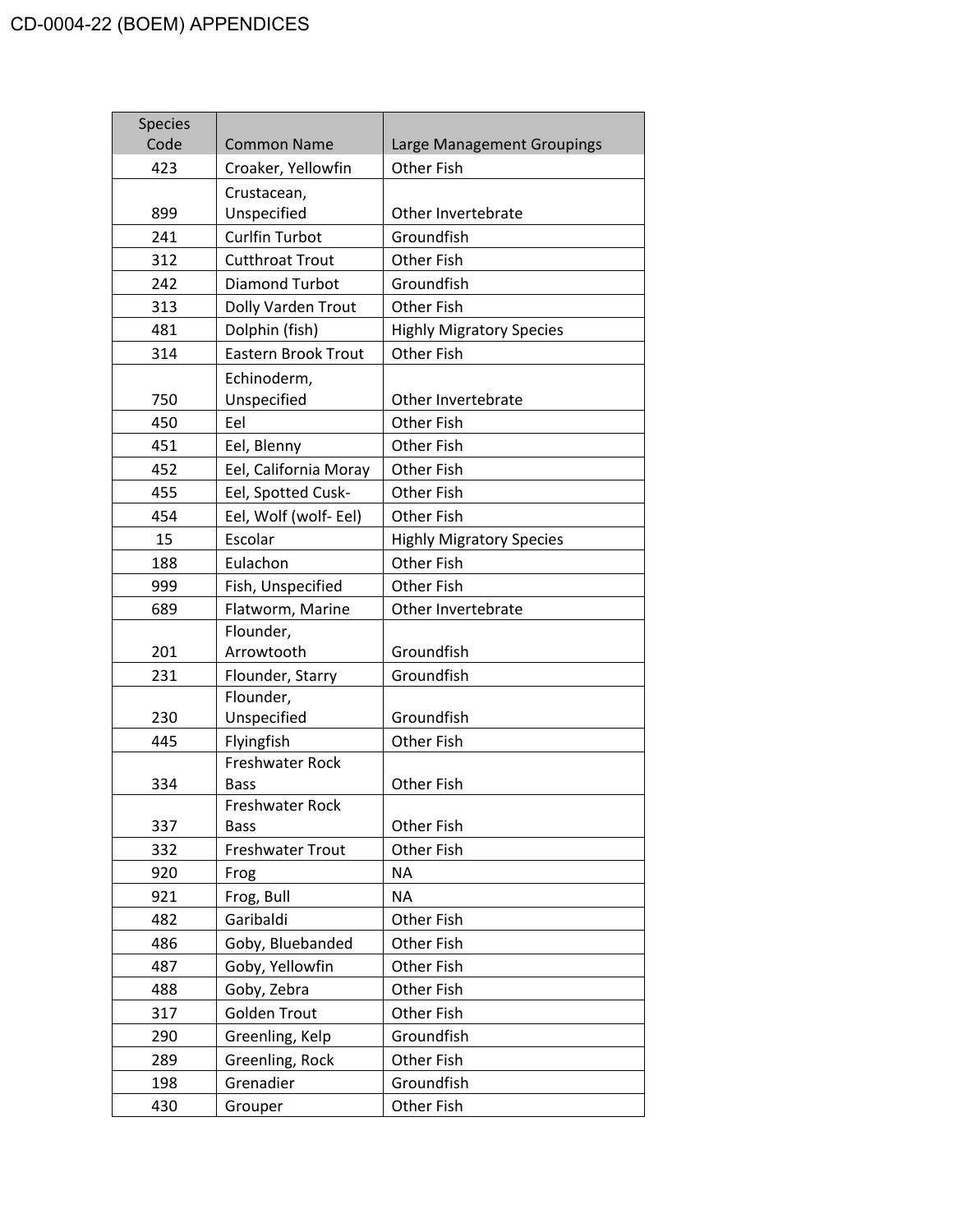| <b>Species</b> |                        |                                |
|----------------|------------------------|--------------------------------|
| Code           | <b>Common Name</b>     | Large Management Groupings     |
| 432            | Grouper, Broomtail     | <b>Other Fish</b>              |
| 181            | Grunion, California    | Other Fish                     |
| 157            | <b>Guitar Fish</b>     | Other Fish                     |
|                | Guitarfish,            |                                |
| 174            | Shovelnose             | Other Fish                     |
| 458            | Hagfish, Pacific       | Other Fish                     |
| 457            | Hagfish, Unspecified   | Other Fish                     |
| 914            | <b>Hake Liver</b>      | Groundfish                     |
| 478            | Halfmoon               | Other Fish                     |
| 907            | <b>Halibut Liver</b>   | Other Fish                     |
| 222            | Halibut, California    | Halibut                        |
| 221            | Halibut, Pacific       | Halibut                        |
| 220            | Halibut, Unspecified   | Halibut                        |
|                | Hardhead               |                                |
| 346            | (freshwater)           | Other Fish                     |
| 121            | Herring, Pacific       | Other Fish                     |
| 122            | Herring, Pacific - Roe | Other Fish                     |
|                | Herring, Pacific - Roe |                                |
| 995            | On Kelp                | <b>Other Fish</b>              |
| 105            | Herring, Round         | <b>Coastal Pelagic Species</b> |
| 348            | Hitch                  | <b>Other Fish</b>              |
| 244            | Horneyhead Turbot      | Groundfish                     |
| 690            | Hornsnail              | Other Invertebrate             |
|                | Invertebrate           |                                |
| 699            | Unspecified            | Other Invertebrate             |
|                | Invertebrates,         |                                |
| 769            | Colonial               | Other Invertebrate             |
|                | Jack, Almaco           |                                |
| 43             | (amberjack)            | Other Fish                     |
| 41             | Jack, Pacific Crevalle | Other Fish                     |
| 42             | Jacks, Unspecified     | Other Fish                     |
| 184            | Jacksmelt              | Other Fish                     |
| 681            | Jellyfish              | Other Invertebrate             |
| 601            | Kahawai                | Other Fish                     |
| 950            | Kelp, Giant            | Kelp                           |
| 501            | Kelpfish, Giant        | Other Fish                     |
| 510            | Kelpfishes             | Other Fish                     |
| 491            | Killifish, California  | Other Fish                     |
| 744            | Kumamoto Oyster        | Other Invertebrate             |
| 453            | Lamprey, Pacific       | Other Fish                     |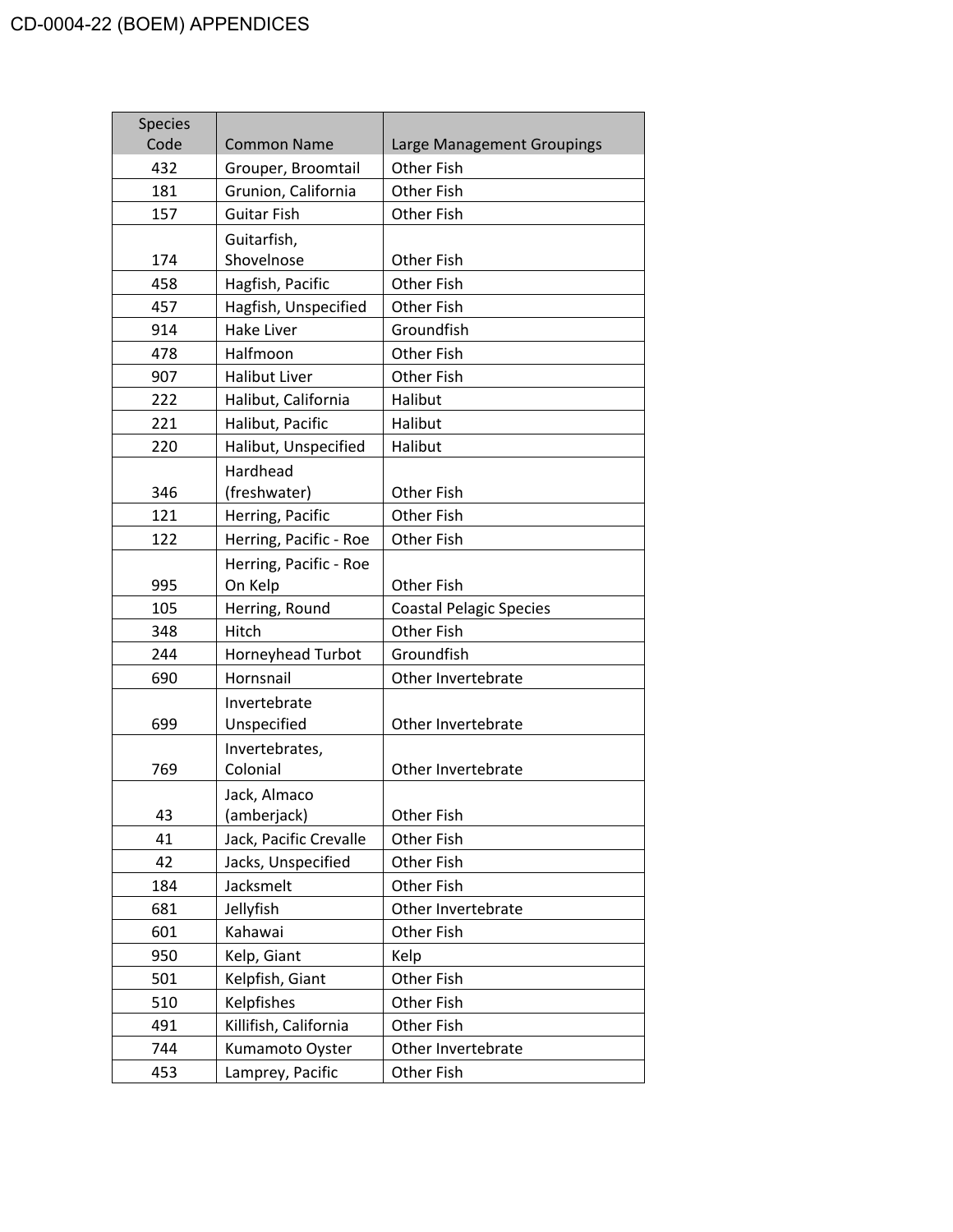| <b>Species</b><br>Code | <b>Common Name</b>                 | Large Management Groupings      |
|------------------------|------------------------------------|---------------------------------|
|                        |                                    |                                 |
| 339                    | Large Mouthed Black<br><b>Bass</b> | <b>Other Fish</b>               |
| 683                    | Limpet, Keyhole                    | Other Invertebrate              |
| 709                    | Limpet, Unspecified                | Other Invertebrate              |
| 195                    | Lingcod                            | Groundfish                      |
| 473                    | Lizardfish, California             | <b>Other Fish</b>               |
|                        | Lobster, California                |                                 |
| 820                    | Spiny                              | Lobster                         |
|                        | Loch Leven Brown                   |                                 |
| 311                    | Trout                              | <b>Other Fish</b>               |
| 191                    | Louvar                             | <b>Other Fish</b>               |
| 19                     | Mackerel, Bullet                   | <b>Coastal Pelagic Species</b>  |
| 55                     | Mackerel, Jack                     | <b>Coastal Pelagic Species</b>  |
| 51                     | Mackerel, Pacific                  | <b>Coastal Pelagic Species</b>  |
|                        | Mackerel,                          |                                 |
| 50                     | Unspecified                        | <b>Coastal Pelagic Species</b>  |
| 955                    | <b>Marine Plants</b>               | Kelp                            |
| 92                     | Marlin, Striped                    | <b>Highly Migratory Species</b> |
| 485                    | Midshipman, Plainfin               | Other Fish                      |
| 908                    | <b>Miscellaneous Livers</b>        | <b>Other Fish</b>               |
| 799                    | Mollusk, Unspecified               | Other Invertebrate              |
| 483                    | Mudsucker, Longjaw                 | Other Fish                      |
| 135                    | Mullet, Striped                    | <b>Other Fish</b>               |
| 730                    | Mussel                             | Other Invertebrate              |
| 476                    | Needlefish, California             | <b>Other Fish</b>               |
|                        | New Zealand                        |                                 |
| 58                     | Mackerel                           | Other Fish                      |
|                        | New Zealand                        |                                 |
| 102                    | Pilchard                           | Other Fish                      |
| 712                    | Octopus, Unspecified               | Other Invertebrate              |
| 17                     | Oilfish                            | Other Fish                      |
| 467                    | Opah                               | <b>Highly Migratory Species</b> |
| 475                    | Opaleye                            | <b>Other Fish</b>               |
|                        | Oyster, California                 |                                 |
| 742                    | Native                             | Other Invertebrate              |
| 741                    | Oyster, Eastern                    | Other Invertebrate              |
|                        | Oyster, European                   |                                 |
| 745                    | Flat                               | Other Invertebrate              |
| 743                    | Oyster, Giant Pacific              | Other Invertebrate              |
| 740                    | Oyster, Unspecified                | Other Invertebrate              |
| 922                    | Pacific Cultus Liver               | Other Fish                      |
| 285                    | Pelican Rockfish                   | Groundfish-Rockfish             |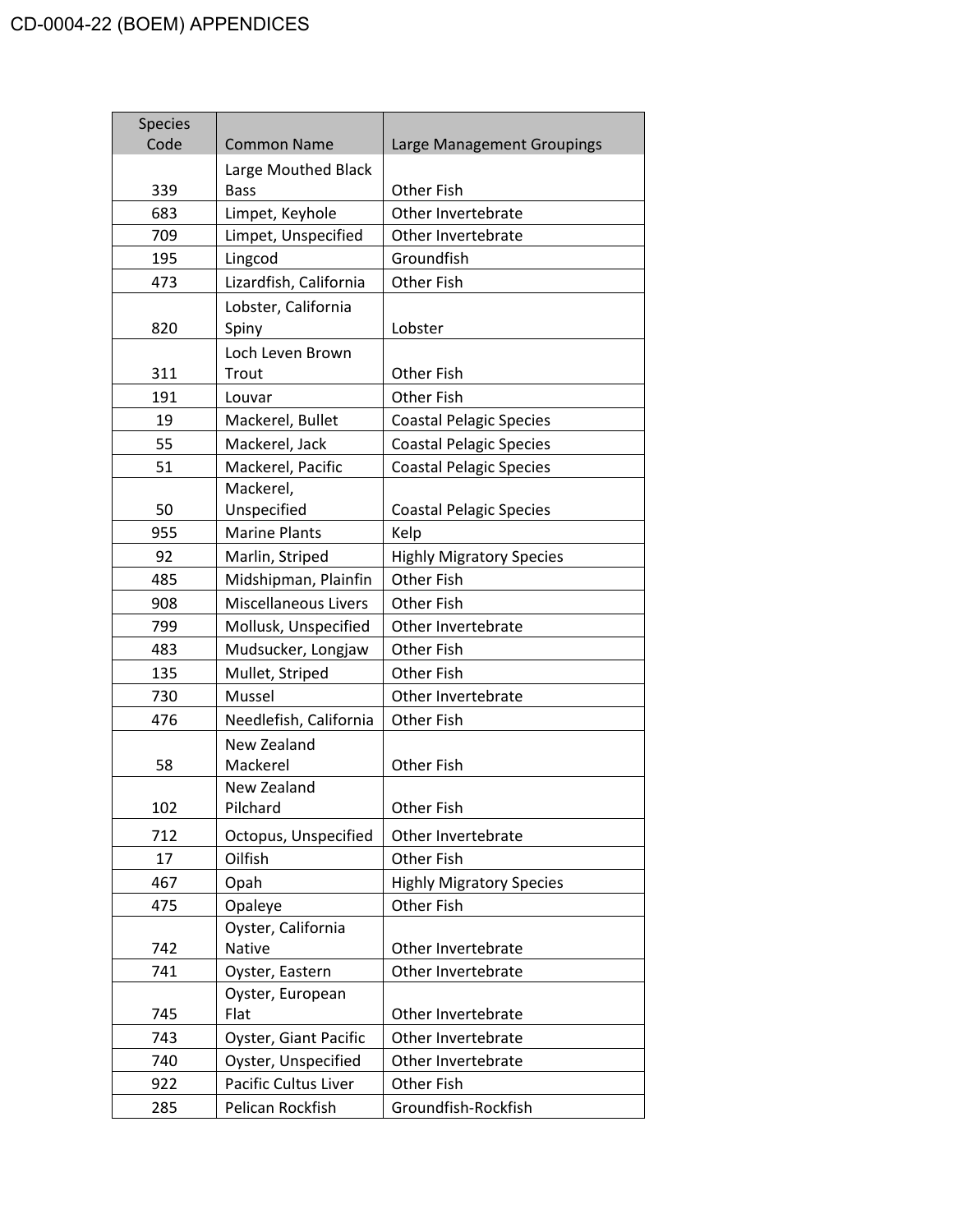| <b>Species</b><br>Code | <b>Common Name</b>    | Large Management Groupings      |
|------------------------|-----------------------|---------------------------------|
|                        | Perch-Like,           |                                 |
| 474                    | Unspecified           | Other Fish                      |
| 81                     | Pomfret               | <b>Highly Migratory Species</b> |
| 816                    | Prawn, Golden         | Shrimp and Prawn                |
| 813                    | Prawn, Ridgeback      | Shrimp and Prawn                |
| 815                    | Prawn, Spot           | Shrimp and Prawn                |
|                        | Prickleback,          |                                 |
| 456                    | Monkeyface (eel)      | <b>Other Fish</b>               |
| 771                    | <b>Purple Coral</b>   | Other Invertebrate              |
| 440                    | Queenfish             | <b>Other Fish</b>               |
| 166                    | Ratfish, Spotted      | Other Fish                      |
| 171                    | Ray, Bat              | Other Fish                      |
| 172                    | Ray, Pacific Electric | <b>Other Fish</b>               |
| 170                    | Ray, Unspecified      | <b>Other Fish</b>               |
| 414                    | Robalos               | <b>Other Fish</b>               |
| 924                    | Rockfish Liver        | Groundfish-Rockfish             |
| 674                    | Rockfish, Aurora      | Groundfish-Rockfish             |
| 663                    | Rockfish, Bank        | Groundfish-Rockfish             |
| 252                    | Rockfish, Black       | Groundfish-Rockfish             |
|                        | Rockfish, Black-And-  |                                 |
| 251                    | Yellow                | Groundfish-Rockfish             |
| 667                    | Rockfish, Blackgill   | Groundfish-Rockfish             |
|                        | Rockfish,             |                                 |
| 656                    | Blackspotted          | Groundfish-Rockfish             |
| 665                    | Rockfish, Blue        | Groundfish-Rockfish             |
| 253                    | Rockfish, Bocaccio    | Groundfish-Rockfish             |
|                        | Rockfish,             |                                 |
| 662                    | Bronzespotted         | Groundfish-Rockfish             |
| 267                    | Rockfish, Brown       | Groundfish-Rockfish             |
| 671                    | Rockfish, Calico      | Groundfish-Rockfish             |
| 247                    | Rockfish, Canary      | Groundfish-Rockfish             |
| 673                    | Rockfish, Chameleon   | Groundfish-Rockfish             |
| 254                    | Rockfish, Chilipepper | Groundfish-Rockfish             |
| 258                    | Rockfish, China       | Groundfish-Rockfish             |
| 655                    | Rockfish, Copper      | Groundfish-Rockfish             |
|                        | Rockfish, Copper      |                                 |
| 246                    | (whitebelly)          | Groundfish-Rockfish             |
| 245                    | Rockfish, Cowcod      | Groundfish-Rockfish             |
|                        | Rockfish,             |                                 |
| 257                    | Darkblotched          | Groundfish-Rockfish             |
| 657                    | Rockfish, Flag        | Groundfish-Rockfish             |
| 263                    | Rockfish, Gopher      | Groundfish-Rockfish             |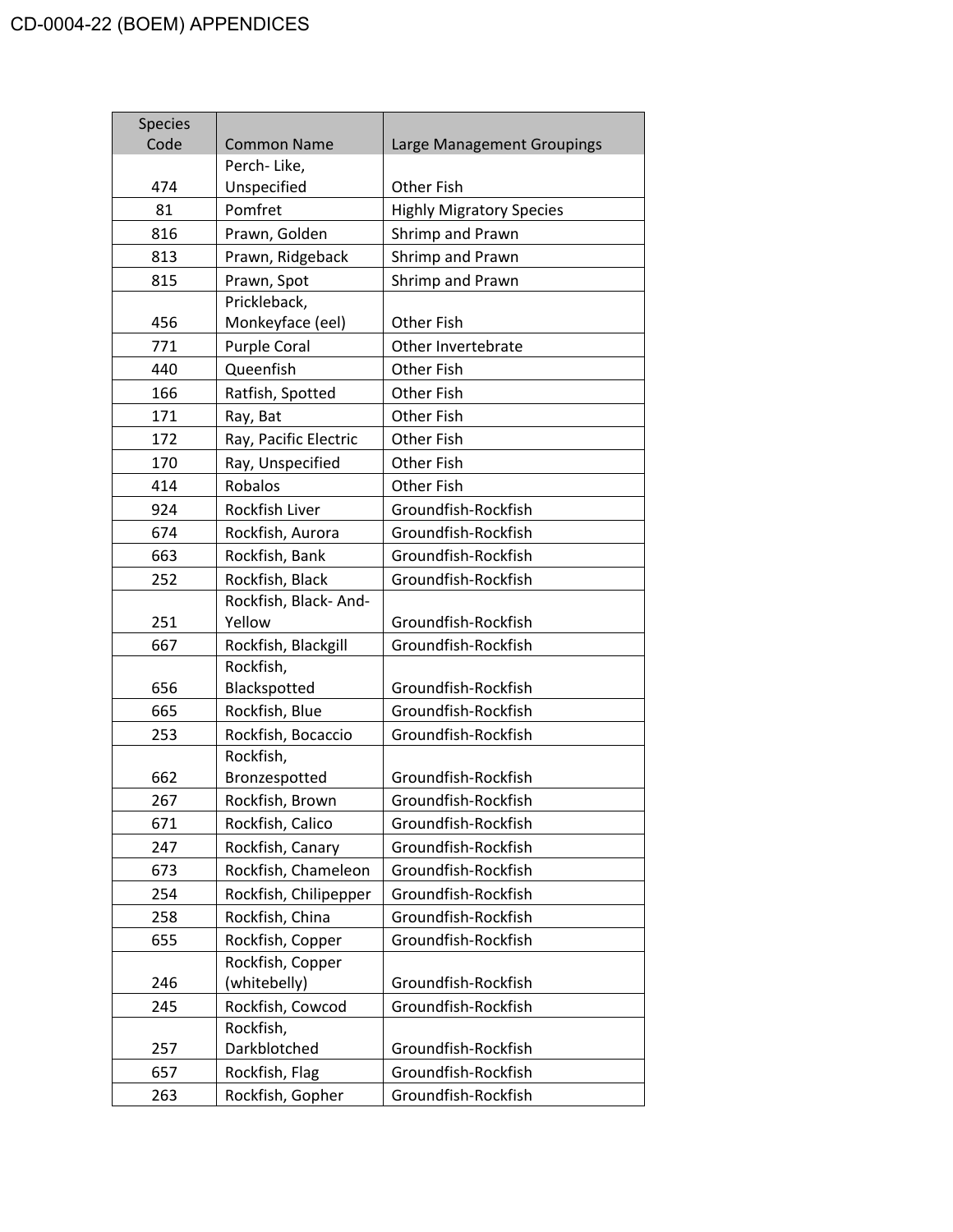| <b>Species</b> |                              |                            |
|----------------|------------------------------|----------------------------|
| Code           | <b>Common Name</b>           | Large Management Groupings |
| 652            | Rockfish, Grass<br>Rockfish, | Groundfish-Rockfish        |
| 661            | Greenblotched                | Groundfish-Rockfish        |
|                | Rockfish,                    |                            |
| 255            | Greenspotted                 | Groundfish-Rockfish        |
|                | Rockfish,                    |                            |
| 654            | Greenstriped                 | Groundfish-Rockfish        |
|                | Rockfish, Group              |                            |
| 958            | Deepwater Reds               | Groundfish-Rockfish        |
| 974            | Rockfish, Group Shelf        | Groundfish-Rockfish        |
|                | Rockfish, Group              |                            |
| 975            | Slope                        | Groundfish-Rockfish        |
|                | Rockfish,                    |                            |
| 660            | Honeycomb                    | Groundfish-Rockfish        |
| 659            | Rockfish, Kelp               | Groundfish-Rockfish        |
| 676            | Rockfish, Mexican            | Groundfish-Rockfish        |
| 651            | Rockfish, Olive              | Groundfish-Rockfish        |
|                | Rockfish, Pacific            |                            |
| 271            | Ocean Perch                  | Groundfish-Rockfish        |
| 653            | Rockfish, Pink               | Groundfish-Rockfish        |
| 264            | Rockfish, Pinkrose           | Groundfish-Rockfish        |
| 970            | Rockfish, Quillback          | Groundfish-Rockfish        |
| 675            | Rockfish, Redbanded          | Groundfish-Rockfish        |
| 664            | Rockfish, Rosethorn          | Groundfish-Rockfish        |
| 268            | Rockfish, Rosy               | Groundfish-Rockfish        |
| 650            | Rockfish, Rougheye           | Groundfish-Rockfish        |
| 672            | Rockfish, Shortbelly         | Groundfish-Rockfish        |
| 677            | Rockfish, Shortraker         | Groundfish-Rockfish        |
| 669            | Rockfish, Speckled           | Groundfish-Rockfish        |
| 270            | Rockfish, Splitnose          | Groundfish-Rockfish        |
| 666            | Rockfish, Squarespot         | Groundfish-Rockfish        |
| 256            | Rockfish, Starry             | Groundfish-Rockfish        |
| 668            | Rockfish, Stripetail         | Groundfish-Rockfish        |
| 670            | Rockfish, Swordspine         | Groundfish-Rockfish        |
| 658            | Rockfish, Treefish           | Groundfish-Rockfish        |
| 249            | Rockfish, Vermilion          | Groundfish-Rockfish        |
| 269            | Rockfish, Widow              | Groundfish-Rockfish        |
| 265            | Rockfish, Yelloweye          | Groundfish-Rockfish        |
| 259            | Rockfish, Yellowtail         | Groundfish-Rockfish        |
| 190            | Sablefish                    | Groundfish-Sablefish       |
| 911            | Sablefish Liver              | Groundfish-Sablefish       |
| 351            | Sacramento Perch             | Other Fish                 |
|                |                              |                            |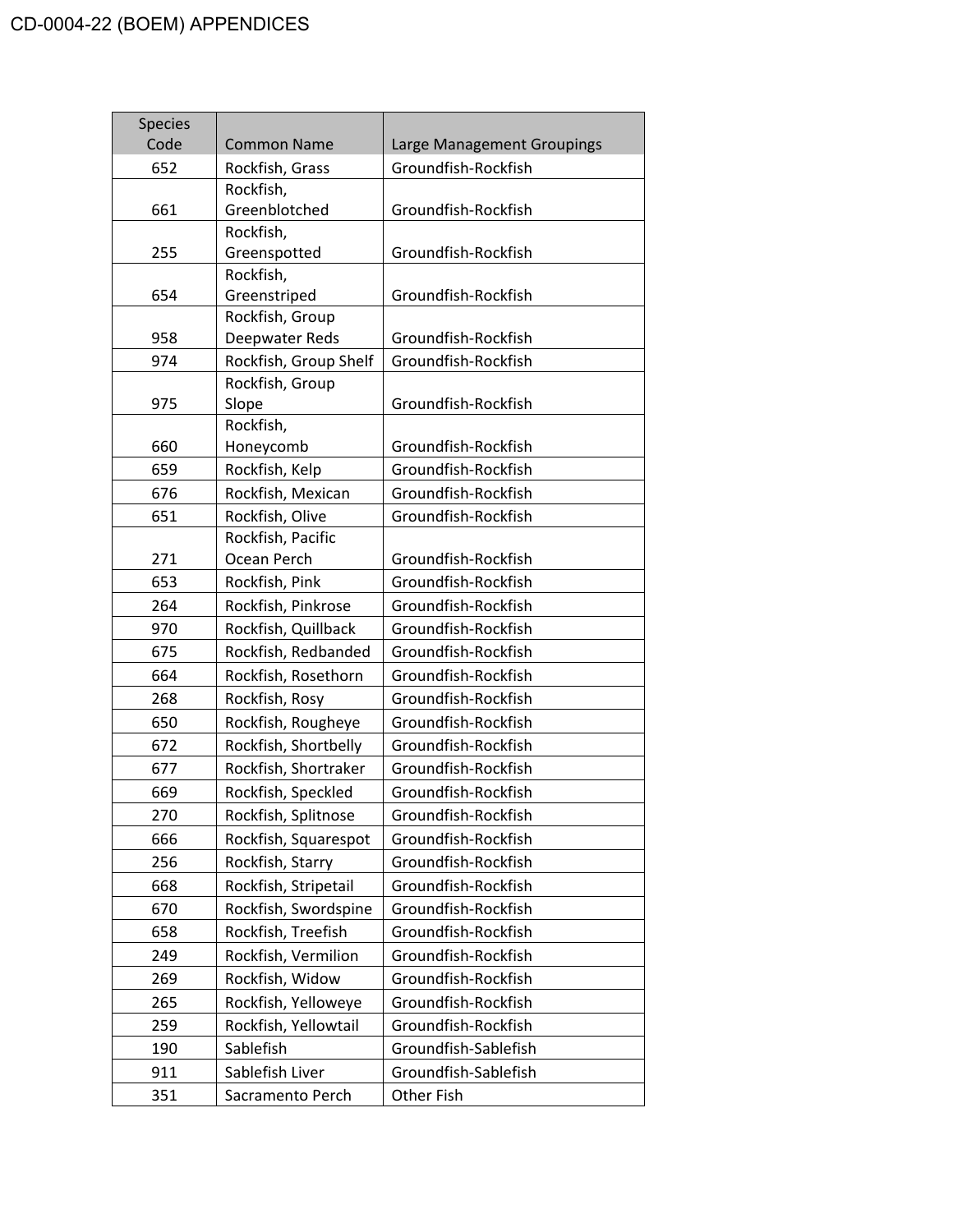| <b>Species</b> |                        |                                 |
|----------------|------------------------|---------------------------------|
| Code           | <b>Common Name</b>     | Large Management Groupings      |
| 95             | Sailfish               | <b>Highly Migratory Species</b> |
| 484            | Salema                 | Other Fish                      |
| 300            | Salmon                 | Salmon                          |
| 305            | Salmon Roe             | Salmon                          |
| 904            | Salmon Roe             | Salmon                          |
| 302            | Salmon, Chinook        | Salmon                          |
| 301            | Salmon, Chum           | Salmon                          |
| 304            | Salmon, Coho           | Salmon                          |
| 303            | Salmon, Pink           | Salmon                          |
|                | Salmon, Roe            |                                 |
| 306            | (chinook, Coho)        | Salmon                          |
| 687            | Sand Dollar            | Other Invertebrate              |
| 225            | Sanddab                | Groundfish                      |
| 226            | Sanddab, Longfin       | Groundfish                      |
| 227            | Sanddab, Pacific       | Groundfish                      |
| 228            | Sanddab, Speckled      | Groundfish                      |
| 100            | Sardine, Pacific       | <b>Coastal Pelagic Species</b>  |
| 480            | Sargo                  | Other Fish                      |
| 446            | Saury, Pacific         | Other Fish                      |
| 718            | Scallop, Rock          | Other Invertebrate              |
| 719            | Scallop, Unspecified   | Other Invertebrate              |
|                | Scallop,               |                                 |
| 717            | Weathervane            | Other Invertebrate              |
|                | Scorpionfish,          |                                 |
| 260            | California             | Groundfish-Rockfish             |
| 272            | Sculpin, Staghorn      | Groundfish                      |
| 273            | Sculpin, Yellowchin    | Other Fish                      |
|                | Sea Cucumber, Giant    |                                 |
| 754            | Red                    | Other Invertebrate              |
|                | Sea Cucumber,          |                                 |
| 755            | Unspecified            | Other Invertebrate              |
| 757            | Sea Cucumber,<br>Warty | Other Invertebrate              |
| 981            | Sea Elephant           | <b>NA</b>                       |
| 749            | Sea Hare               | Other Invertebrate              |
| 952            |                        |                                 |
|                | Sea Lettuce            | Kelp<br><b>NA</b>               |
| 980            | Sea Lion               |                                 |
| 682            | Sea Pansy              | Other Invertebrate              |
| 729            | Sea Slug               | Other Invertebrate              |
| 751            | Sea Stars              | Other Invertebrate              |
|                | Sea Urchin,            |                                 |
| 759            | Coronado               | Other Invertebrate              |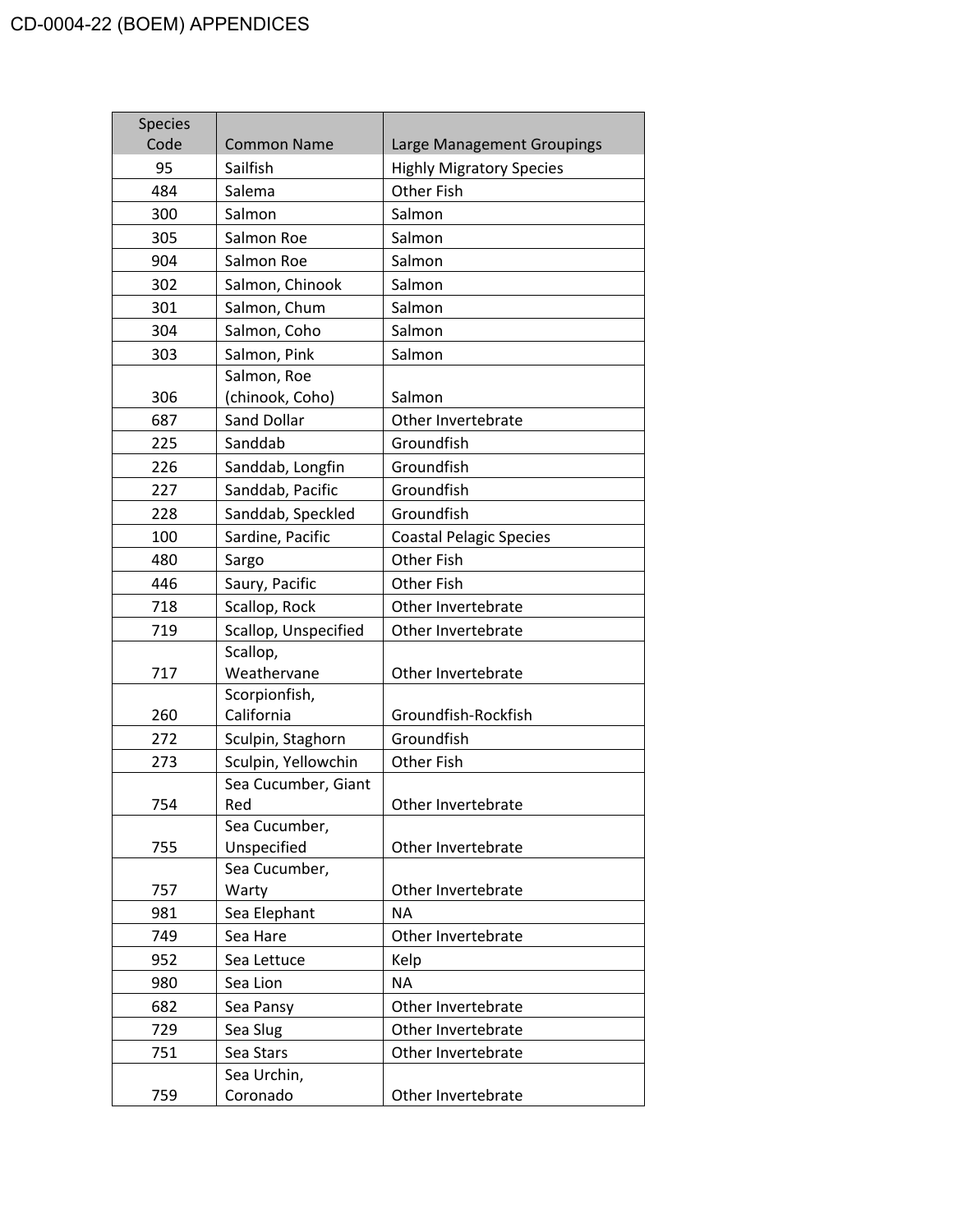| <b>Species</b><br>Code | <b>Common Name</b>              | Large Management Groupings      |
|------------------------|---------------------------------|---------------------------------|
| 753                    | Sea Urchin, Purple              | Other Invertebrate              |
| 752                    | Sea Urchin, Red                 | Other Invertebrate              |
| 756                    | Sea Urchin, White               | Other Invertebrate              |
| 410                    | Seabass, Totuava                | Other Fish                      |
| 400                    | Seabass, White                  | Other Fish                      |
| 555                    | Seaperch, Striped               | <b>Other Fish</b>               |
| 144                    | Senorita                        | Other Fish                      |
| 901                    | Shad Roe                        | <b>Other Fish</b>               |
| 325                    | Shad, American                  | Other Fish                      |
| 324                    | Shad, Threadfin                 | <b>Other Fish</b>               |
| 905                    | <b>Shark Fin</b>                |                                 |
|                        |                                 | Other Fish                      |
| 906                    | <b>Shark Liver</b>              | Other Fish                      |
| 156                    | Shark, Basking<br>Shark, Bigeye | <b>Highly Migratory Species</b> |
| 97                     | Thresher                        | <b>Highly Migratory Species</b> |
| 149                    | Shark, Blacktip                 | <b>Other Fish</b>               |
| 167                    | Shark, Blue                     | <b>Highly Migratory Species</b> |
|                        | Shark, Brown                    |                                 |
| 154                    | Smoothhound                     | Other Fish                      |
| 164                    | Shark, Dusky                    | Other Fish                      |
|                        | Shark, Gray                     |                                 |
| 179                    | Smoothhound                     | Other Fish                      |
| 169                    | Shark, Horn                     | Other Fish                      |
| 153                    | Shark, Leopard                  | Other Fish                      |
| 165                    | Shark, Pacific Angel            | Other Fish                      |
|                        | Shark, Pelagic                  |                                 |
| 98                     | Thresher                        | <b>Highly Migratory Species</b> |
| 168                    | Shark, Salmon                   | <b>Highly Migratory Species</b> |
| 162                    | Shark, Sevengill                | Other Fish                      |
| 151                    | Shark, Shortfin Mako            | <b>Highly Migratory Species</b> |
| 161                    | Shark, Sixgill                  | Other Fish                      |
|                        | Shark, Smooth                   |                                 |
| 158                    | Hammerhead                      | Other Fish                      |
| 159                    | Shark, Soupfin                  | <b>Other Fish</b>               |
| 152                    | Shark, Spiny Dogfish            | Other Fish                      |
| 163                    | Shark, Swell                    | Other Fish                      |
| 155                    | Shark, Thresher                 | <b>Highly Migratory Species</b> |
| 150                    | Shark, Unspecified              | Other Fish                      |
| 96                     | Shark, White                    | <b>Highly Migratory Species</b> |
| 160                    | Sharks, Cow                     | Other Fish                      |
|                        | Sheephead,                      |                                 |
| 145                    | California                      | Other Fish                      |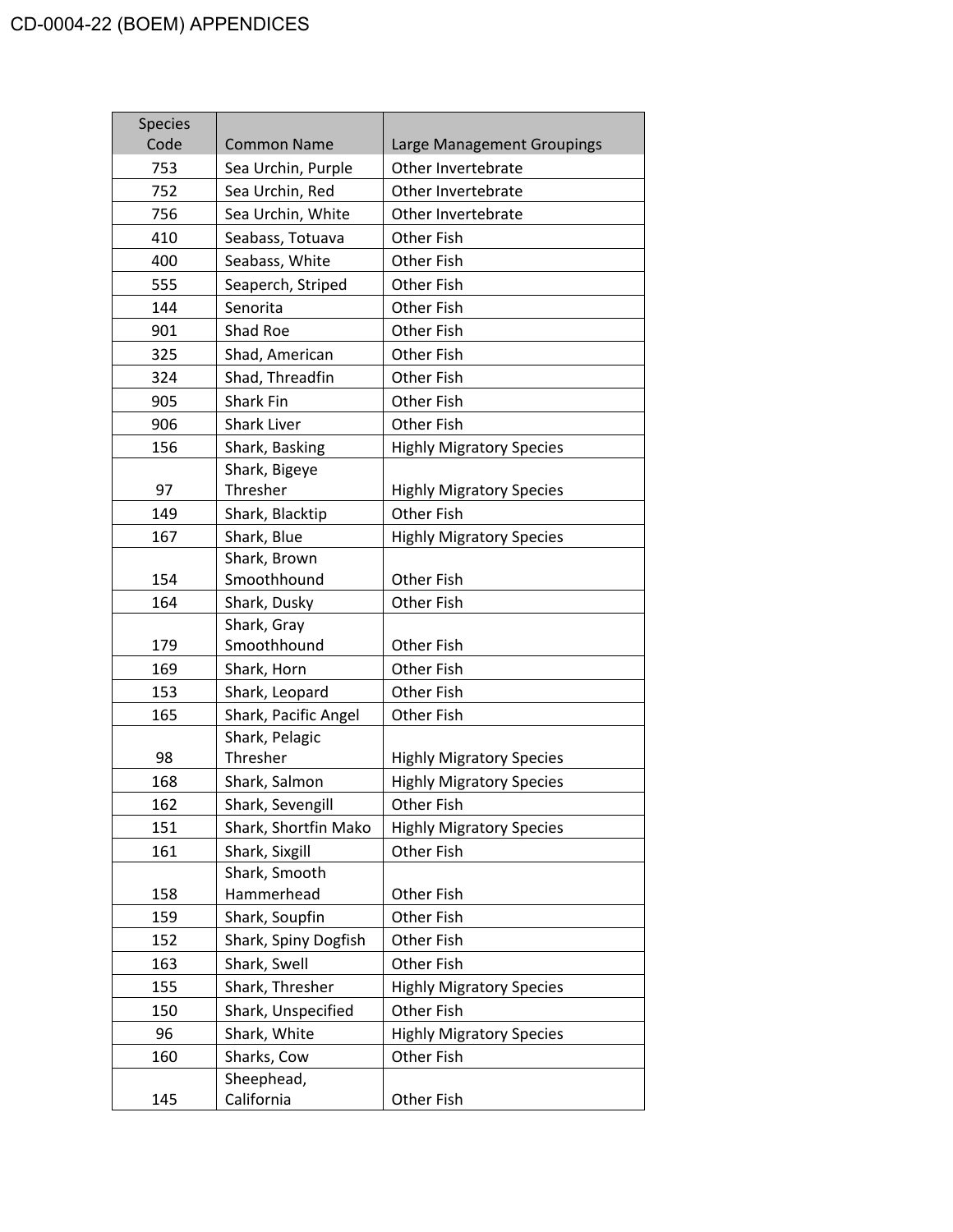| <b>Species</b> |                            |                            |
|----------------|----------------------------|----------------------------|
| Code           | <b>Common Name</b>         | Large Management Groupings |
| 810            | Shrimp, Bay                | Shrimp and Prawn           |
| 819            | Shrimp, Brine              | Shrimp and Prawn           |
| 817            | Shrimp, Coonstriped        | Shrimp and Prawn           |
| 811            | Shrimp, Ghost              | Shrimp and Prawn           |
| 821            | Shrimp, Mantis             | Shrimp and Prawn           |
| 812            | Shrimp, Ocean (pink)       | Shrimp and Prawn           |
| 818            | Shrimp, Red Rock           | Shrimp and Prawn           |
| 814            | Shrimp, Unspecified        | Shrimp and Prawn           |
| 189            | Silversides                | Other Fish                 |
| 923            | Skate Liver                | Groundfish                 |
| 909            | Skate Wing                 | Other Fish                 |
| 176            | Skate, Big                 | Groundfish                 |
| 177            | Skate, California          | Other Fish                 |
| 147            | Skate, Longnose            | Groundfish                 |
| 178            | Skate, Thornback           | Other Fish                 |
| 175            | Skate, Unspecified         | Groundfish                 |
|                | <b>Small Mouthed Black</b> |                            |
| 338            | Bass                       | Other Fish                 |
| 187            | Smelt, Night               | Other Fish                 |
| 182            | Smelt, Surf                | Other Fish                 |
| 185            | Smelt, Whitebait           | Other Fish                 |
| 180            | Smelts, True               | Other Fish                 |
| 945            | Snail                      | Other Invertebrate         |
| 746            | Snail, Bubble              | Other Invertebrate         |
| 781            | Snail, Freshwater          | Other Invertebrate         |
| 732            | Snail, Sea                 | Other Invertebrate         |
| 684            | Snail, Tegula              | Other Invertebrate         |
| 747            | Snail, Top                 | Other Invertebrate         |
| 736            | Snails, Moon               | Other Invertebrate         |
| 415            | Snapper - Mexico-          | Other Fish                 |
| 202            | Sole, Bigmouth             | Groundfish                 |
| 208            | Sole, Butter               | Groundfish                 |
| 237            | Sole, C-O                  | Groundfish                 |
| 235            | Sole, Curlfin              | Groundfish                 |
| 211            | Sole, Dover                | Groundfish                 |
| 206            | Sole, English              | Groundfish                 |
| 204            | Sole, Fantail              | Other Fish                 |
| 209            | Sole, Petrale              | Groundfish                 |
| 207            | Sole, Rex                  | Groundfish                 |
| 203            | Sole, Rock                 | Groundfish                 |
| 205            | Sole, Sand                 | Other Fish                 |
|                |                            |                            |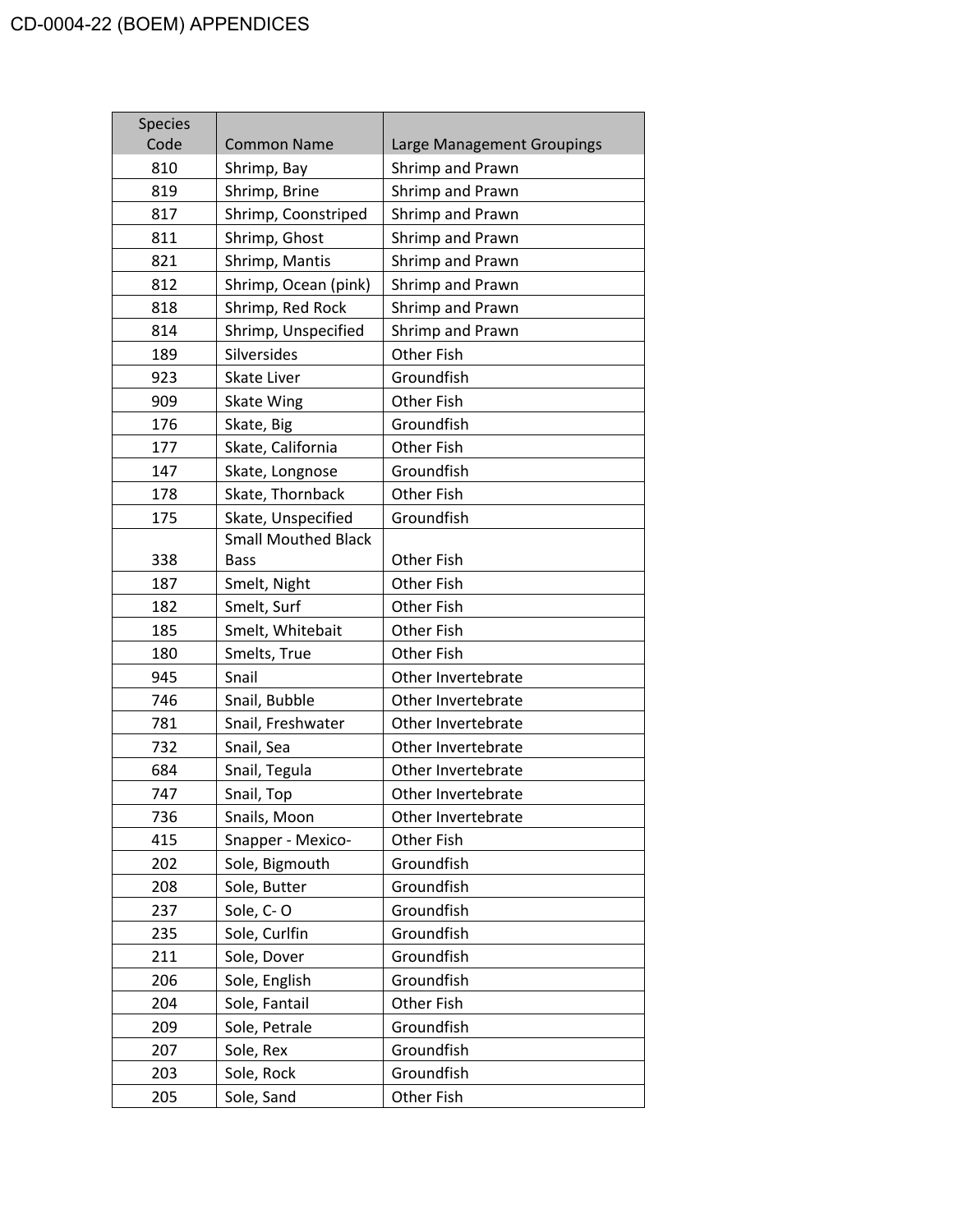| <b>Species</b> |                      |                                               |
|----------------|----------------------|-----------------------------------------------|
| Code<br>210    | <b>Common Name</b>   | Large Management Groupings<br>Groundfish      |
|                | Sole, Slender        | Groundfish                                    |
| 212            | Sole, Tongue         | Groundfish                                    |
| 200            | Sole, Unspecified    |                                               |
| 93             | Spearfish, Shortbill | <b>Highly Migratory Species</b>               |
| 830            | Spiders, Sea         | Other Invertebrate                            |
| 347            | Splittail            | <b>Other Fish</b>                             |
| 760            | Sponges              | Other Invertebrate                            |
| 365            | Squawfish            | <b>Other Fish</b>                             |
| 710            | Squid, Jumbo         | Other Invertebrate                            |
| 711            | Squid, Market        | Market squid                                  |
|                | Stickleback,         |                                               |
| 361            | Threespine           | Other Fish                                    |
| 173            | Stingray             | Other Fish                                    |
| 471            | Sturgeon, Green      | Other Fish                                    |
| 472            | Sturgeon, White      | Other Fish                                    |
| 470            | Sturgeons            | Other Fish                                    |
| 375            | Sucker               | Other Fish                                    |
| 292            | Sunfish, Ocean       | Other Fish                                    |
| 551            | Surfperch, Barred    | Other Fish                                    |
| 552            | Surfperch, Black     | Other Fish                                    |
| 560            | Surfperch, Calico    | Other Fish                                    |
| 561            | Surfperch, Dwarf     | Other Fish                                    |
| 559            | Surfperch, Pile      | Other Fish                                    |
| 563            | Surfperch, Pink      | Other Fish                                    |
| 562            | Surfperch, Rainbow   | <b>Other Fish</b>                             |
| 553            | Surfperch, Redtail   | Other Fish                                    |
| 558            | Surfperch, Rubberlip | Other Fish                                    |
| 554            | Surfperch, Shiner    | <b>Other Fish</b>                             |
| 564            | Surfperch, Silver    | <b>Other Fish</b>                             |
|                | Surfperch,           |                                               |
| 550            | Unspecified          | Other Fish                                    |
| 557            | Surfperch, Walleye   | Other Fish                                    |
| 556            | Surfperch, White     | Other Fish                                    |
|                |                      | <b>Highly Migratory Species-</b>              |
| 91             | Swordfish            | Swordfish                                     |
| 912            | Swordfish Liver      | <b>Highly Migratory Species-</b><br>Swordfish |
| 465            | Tai                  | Other Fish                                    |
| 931            | Terrapin             | <b>NA</b>                                     |
| 851            | Themiste             | Other Invertebrate                            |
|                | Thornyhead,          |                                               |
| 678            | Longspine            | Groundfish                                    |
|                |                      |                                               |